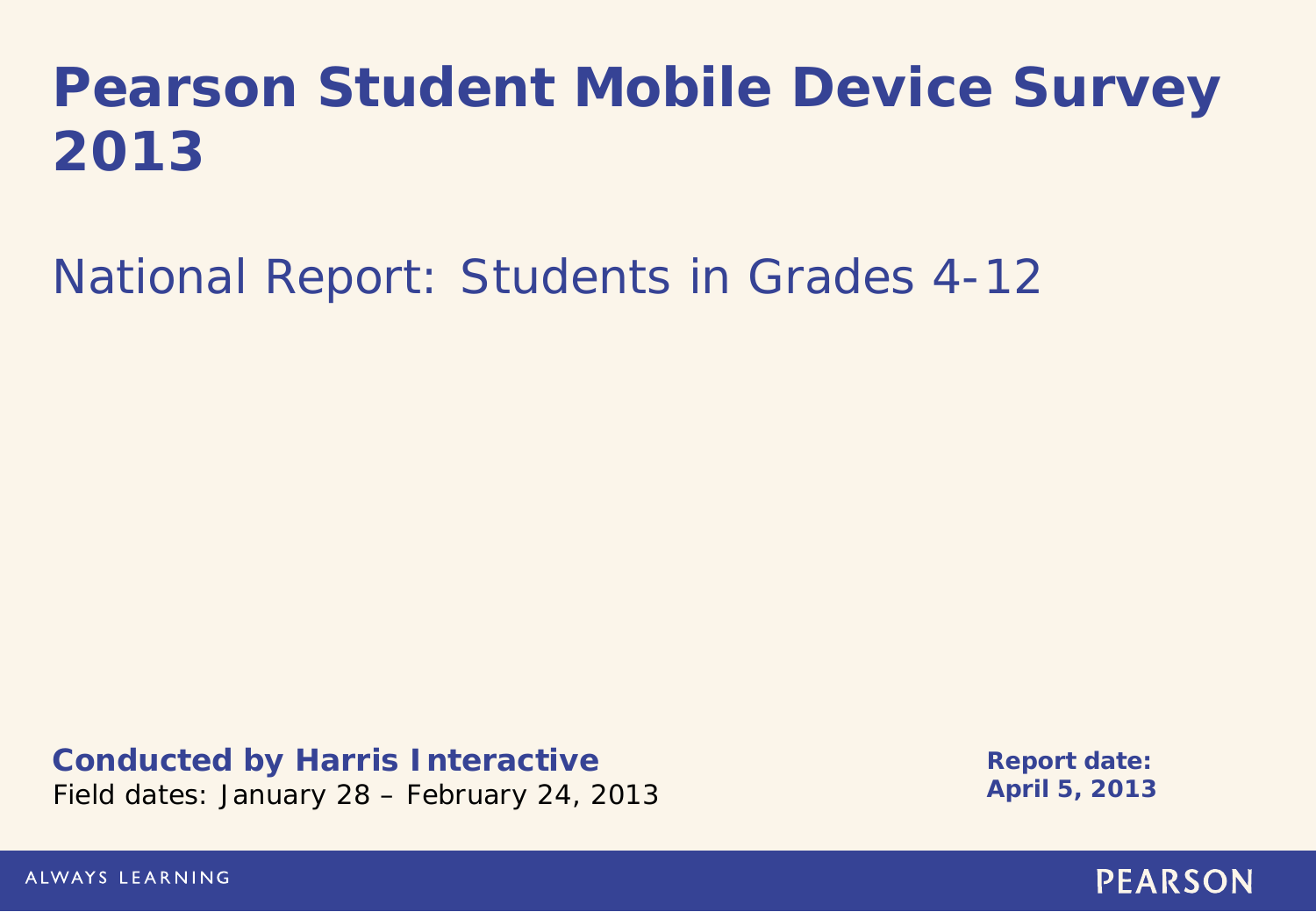# **Table of Contents**

| $\mathcal{L}_{\mathcal{A}}$ | Background & Objectives                                      | 3  |
|-----------------------------|--------------------------------------------------------------|----|
| $\blacksquare$              | Research Methodology                                         | 4  |
| $\mathcal{L}_{\mathcal{A}}$ | <b>Executive Summary</b>                                     | 6  |
| $\mathcal{L}_{\mathcal{A}}$ | <b>Detailed Findings</b>                                     |    |
|                             | • Student Attitudes Towards Tablets and Other Mobile Devices | 8  |
|                             | • Mobile Device Usage, Ownership, and Purchase Intent        | 13 |
|                             | • Mobile Device Usage for School Work                        | 19 |
|                             | • What Students Do Now with Mobile Devices, And What         |    |
|                             | They Want To Do in the Future                                | 27 |
|                             | • Appendix                                                   |    |
|                             | • Demographic Profile                                        | 38 |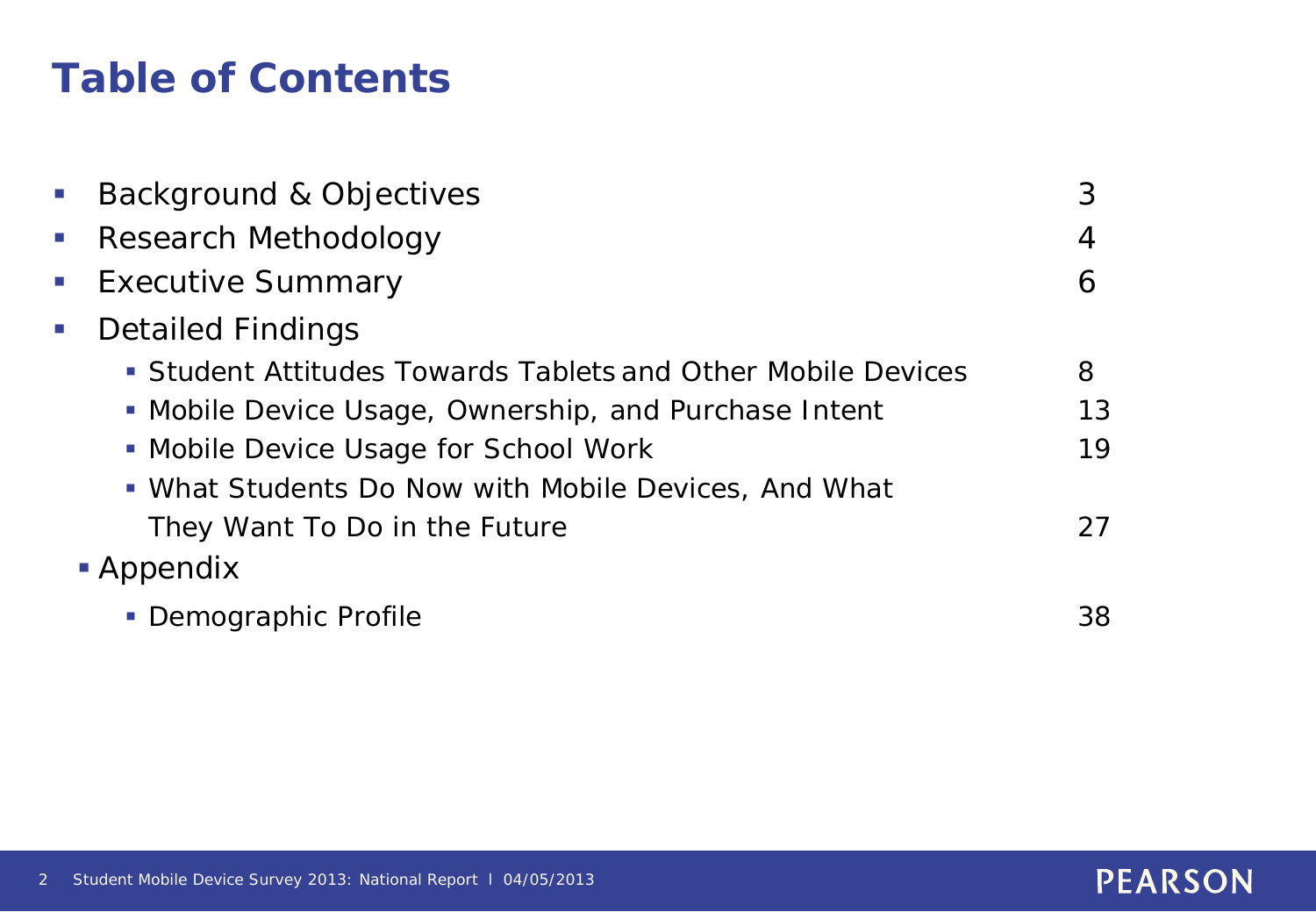# **Background & Objectives**

Pearson seeks to better understand how students use mobile technology for learning. As more and more students have access to tablets, smartphones, and other mobile devices, Pearson wants to know how students use the mobile devices they currently have for learning, and how they would like to use mobile devices for learning in the future.

The survey examines:

- Current usage, ownership and purchase intent of mobile devices by elementary, middle, and high school students;
- How elementary, middle, and high school students currently use mobile devices for school work, and how they expect to use them for school work in the future; and
- Students' attitudes towards tablets for learning

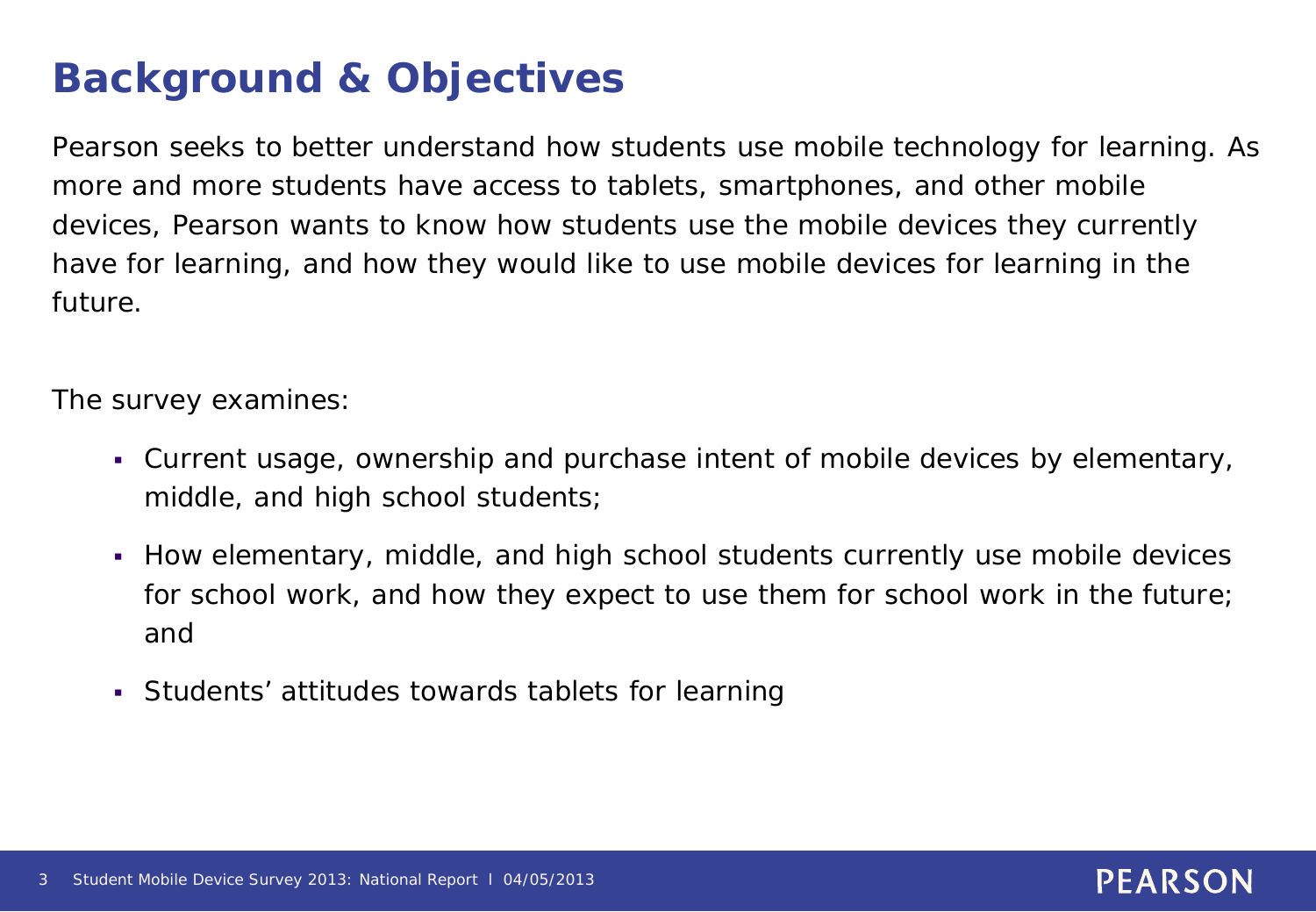# **Research Methodology**

This survey was conducted online within the United States by Harris Interactive on behalf of Pearson between January 28 and February 24, 2013.

The survey was conducted among 2350 students, with 500 elementary school  $(4<sup>th</sup>-5<sup>th</sup>$  grade) students, 750 middle school ( $6<sup>th</sup>-8<sup>th</sup>$  grade) students, and 1100 high school ( $9<sup>th</sup> - 12<sup>th</sup>$  grade) students. Qualified students were 8-18 year old U.S. residents who were enrolled in 4<sup>th</sup> through 12<sup>th</sup> grades.

Data were weighted to be representative of the  $4<sup>th</sup>$  through 12<sup>th</sup> grade population in the U.S. Figures for age, sex, race/ethnicity, and highest level of parental education (used as a proxy for household income) were weighted where necessary to bring them into line with their actual proportions in the population. This survey was part of a larger study on 4<sup>th</sup> through 12<sup>th</sup> graders, including oversamples in Florida, Texas, California, and New York. The survey also included a national sample of college students.

All sample surveys and polls, whether or not they use probability sampling, are subject to multiple sources of error which are most often not possible to quantify or estimate, including sampling error, coverage error, error associated with non-response, error associated with question wording and response options, and post-survey weighting and adjustments. Therefore, Harris Interactive avoids the words "margin of error" as they are misleading. All that can be calculated are different possible sampling errors with different probabilities for pure, unweighted, random samples with 100% response rates. These are only theoretical because no published polls come close to this ideal.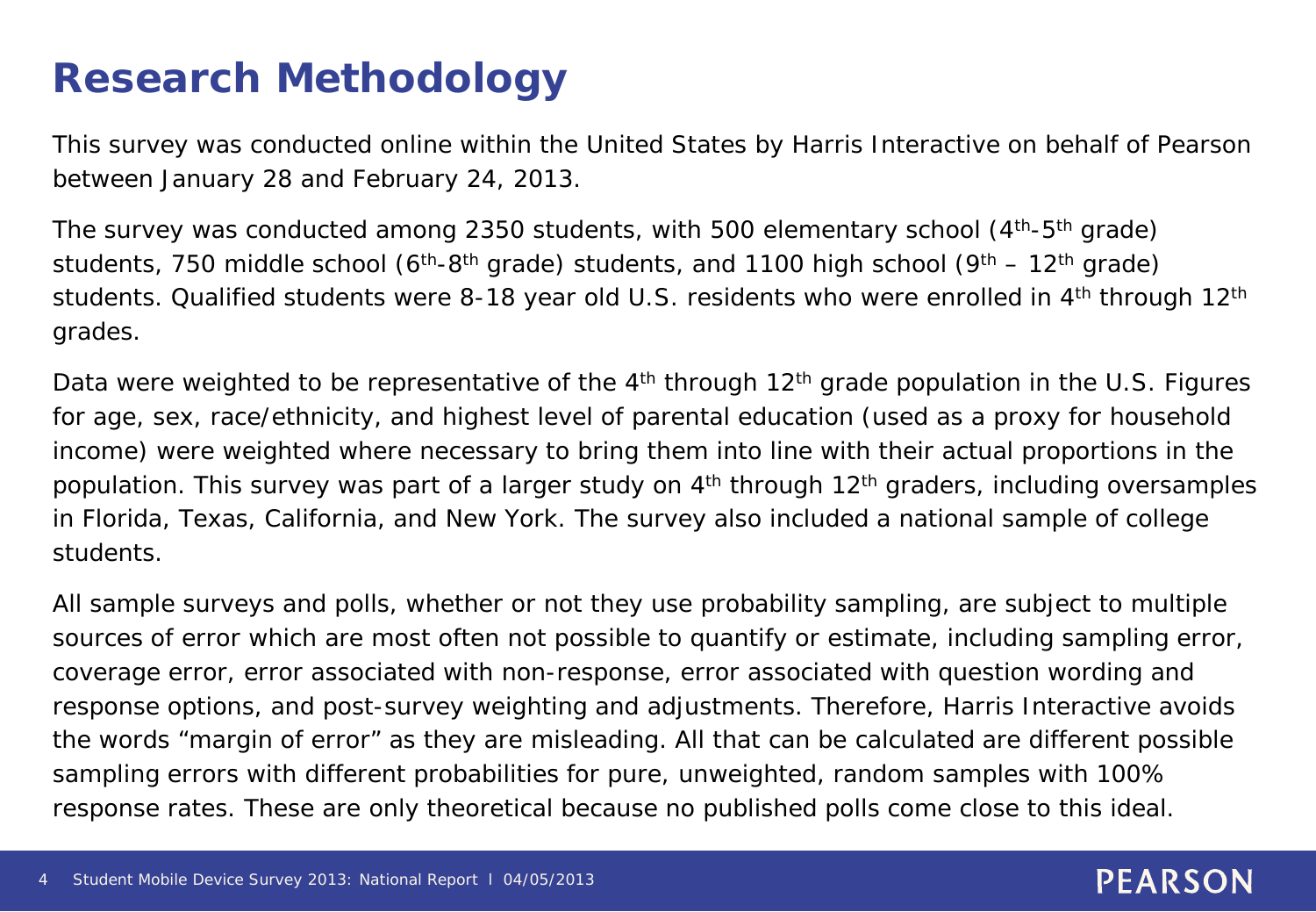# **Research Methodology (continued)**

### **Notes on reading this report**

- Throughout this report, we mention various mobile devices. Below are the definitions that were provided in the survey:
	- Netbook: A very small (10-inch screen or less) laptop computer designed for access to the Internet and basic computing tasks.
	- **Smartphone:** A cell phone with Internet access, such as the Apple iPhone, Android phone, or Windows phone.
	- **Basic e-book reader:** An e-book reader with limited Internet access that is used mostly for reading, such as the black-and-white Amazon Kindle, black-and-white Barnes & Noble Nook, Barnes & Noble Nook Color, or Nook HD.
	- Small tablet: A tablet that is around 7 inches, such as the Apple iPad Mini, Amazon Kindle Fire, Nook Tablet, or Google Nexus 7.
	- **Full-size tablet:** A tablet that is around 10 inches, such as the Apple iPad or Google Nexus 10.
- Tablet owners are defined as those who own either a full-size tablet or a small tablet.
- In some instances throughout the report, we refer to elementary, middle, and high school students as "Elhi" students.
- Significant differences between subgroups at the 95% confidence level are indicated with a letter (A or B) or with a call-out on the slide.
- A dash represents a value of zero. An asterisk represents a value greater than zero but less than one.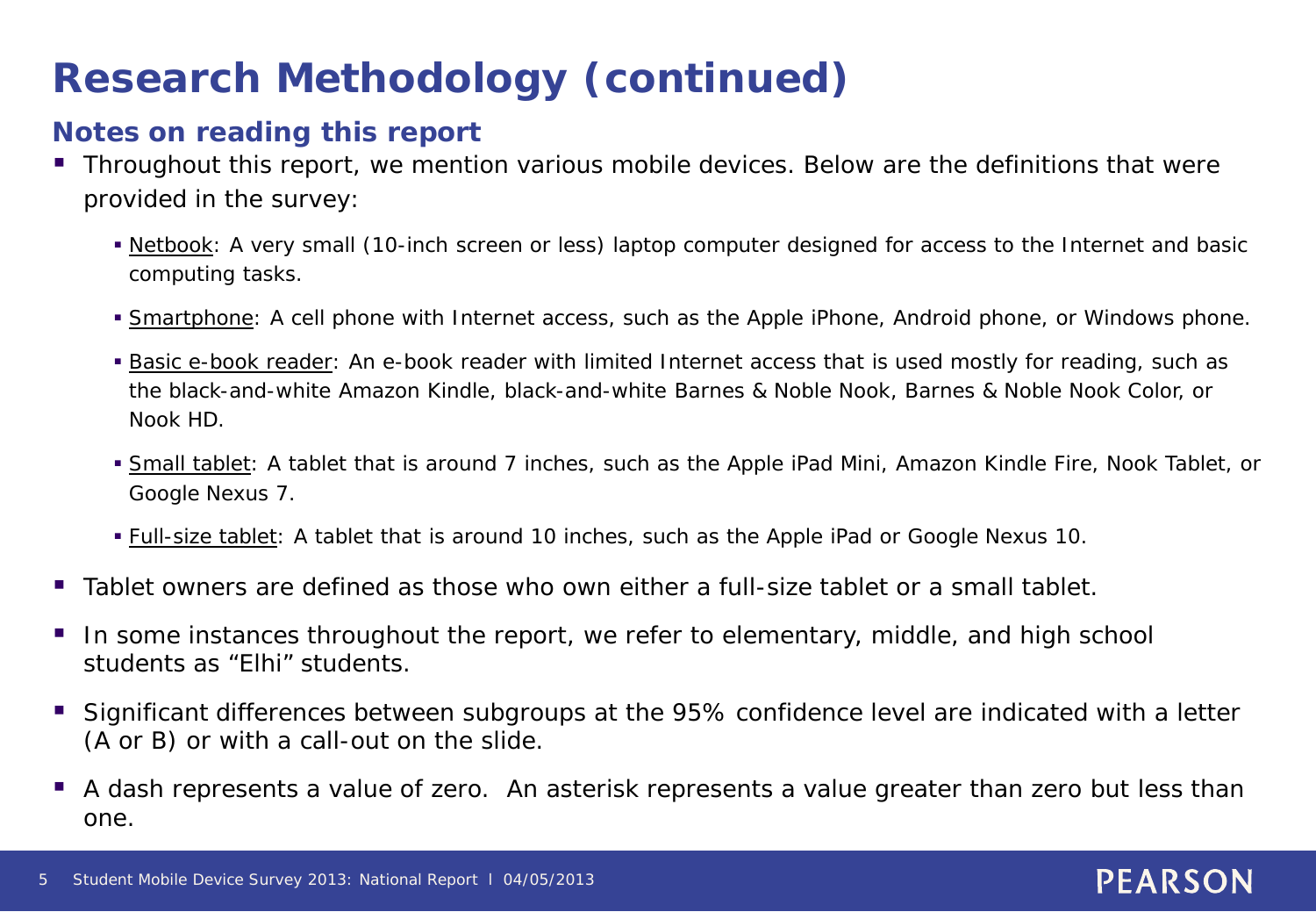# **Executive Summary**

- **Elementary and secondary students are highly receptive towards tablets, and believe** strongly that these devices can improve their education.
	- Nine in ten agree that tablets will change the way students learn in the future, and that they make learning more fun.
	- Elementary and middle school students are even more eager to use tablets for learning than are high school students.
	- Seven in ten would like to use mobile devices more often in their classrooms.
- A substantial portion of students currently use and own tablets.
	- Four in ten students use a full-size or small tablet regularly; three in ten students own a tablet.
	- Elementary and middle school students are more likely than high school students to own tablets, and also are more likely to favor small tablets.
	- One-quarter of students intend to purchase a tablet within the next six months.
- Four in ten students own a smartphone. Older students are more likely than younger students to own a smartphone.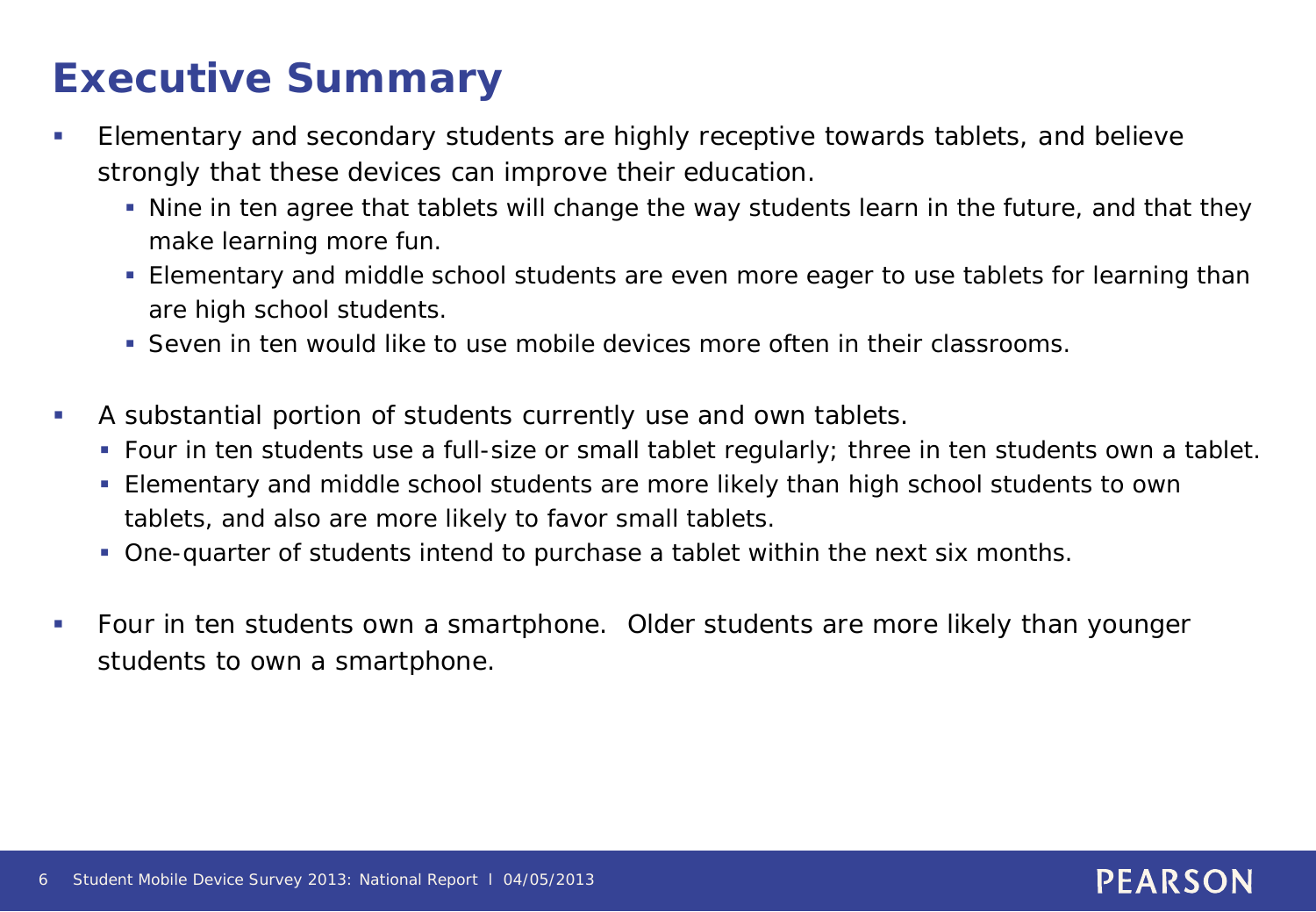# **Executive Summary (continued)**

- Students across elementary, middle, and high school regularly use mobile devices for school work.
	- One-third of students say they have used a tablet for school work in the 2012-2013 school year, and over four in ten have used a smartphone for school work.
	- Among those who have used a tablet or smartphone for school work this academic year, six in ten have used their device for school work at least a few times a week.
- Among those who use tablets for school work, the majority own the tablet themselves, or share them with their family. Only one in six say that their school provides the tablets.
- Students use tablets for a variety of school-related activities. The most popular are researching and doing homework, followed by checking assignments.
	- Students expect more from full-size tablets than small tablets, with significantly more students saying they want to use full-size tablets for doing research and homework, checking assignments, and reading digital textbooks.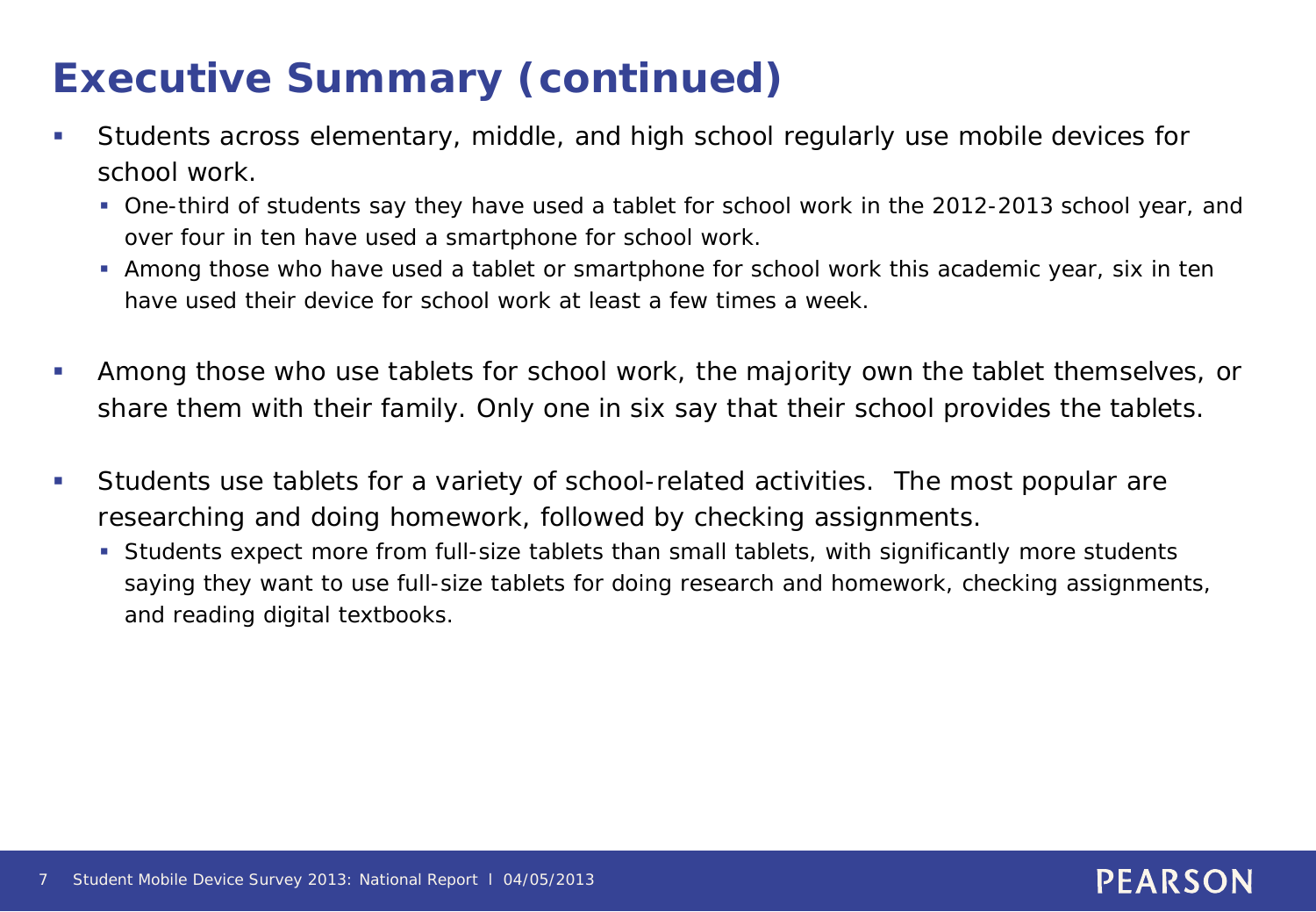# **STUDENT ATTITUDES TOWARDS TABLETS AND OTHER MOBILE DEVICES**

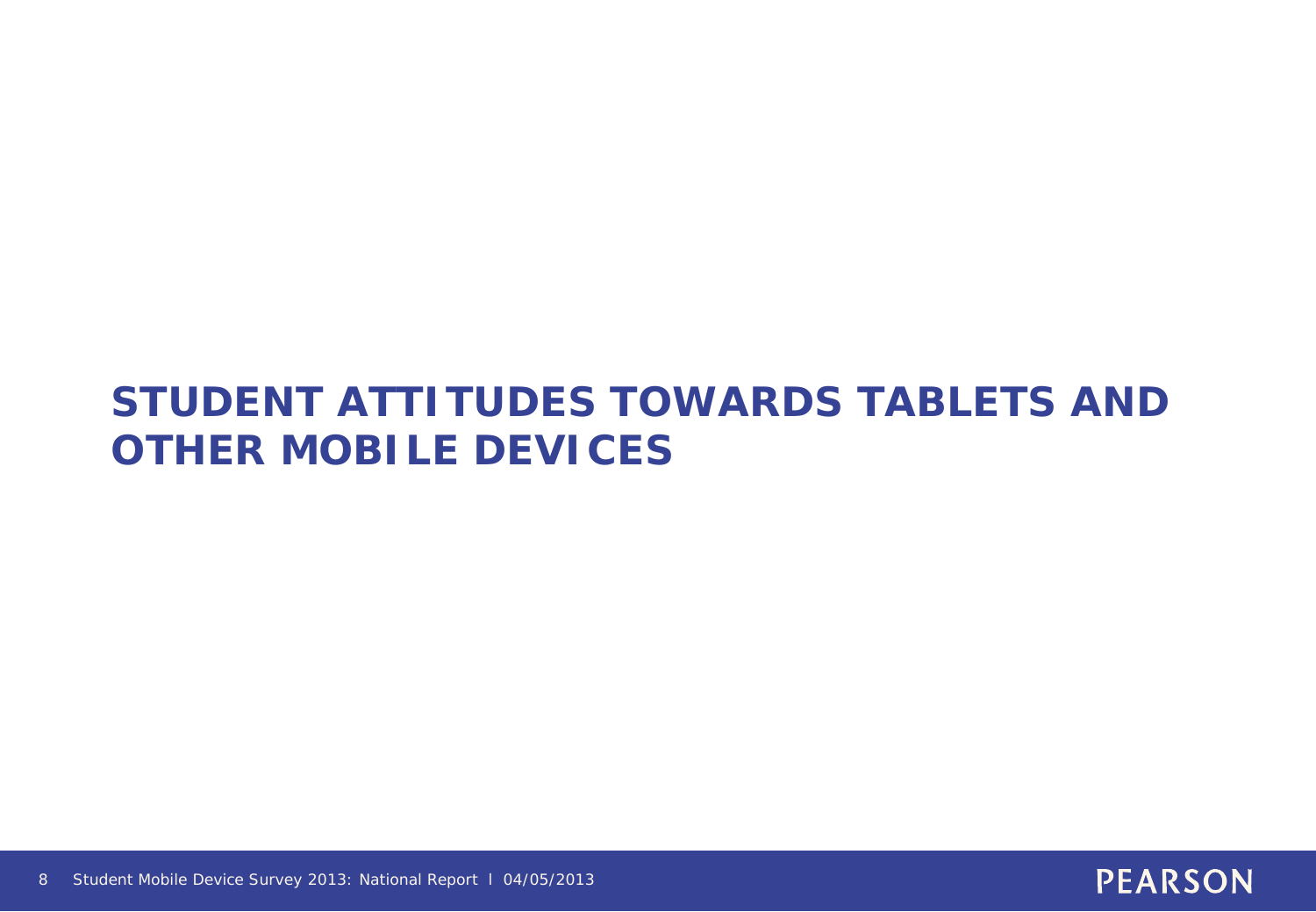# **Summary of Student Attitudes Towards Tablets and Other Mobile Devices**

- A large majority of students believe that mobile devices will have a positive impact on learning.
	- About nine in ten say that tablets will change learning in the future (92%), make learning more fun (90%).
	- Elementary and middle school students feel more strongly than high school students about the positive learning benefits of using tablets.
	- About nine in ten say that digital textbooks would lighten their heavy school backpacks (87%).
	- About eight in ten say that tablets will help students learn better in the classroom (82%).
- Most elementary, middle and high school students would like to use mobile devices more often in the classroom (69%).
	- Elementary and middle school students are slightly more supportive of mobile devices in the classroom than high school students: Three-quarters of elementary (76%) and middle school students (75%) say they would like to use mobile devices more often compared to two-thirds of high school students (61%).
	- High school students are more likely to report being content with the amount of mobile device usage in the classroom (28%) compared to elementary (14%) and middle school students (16%).

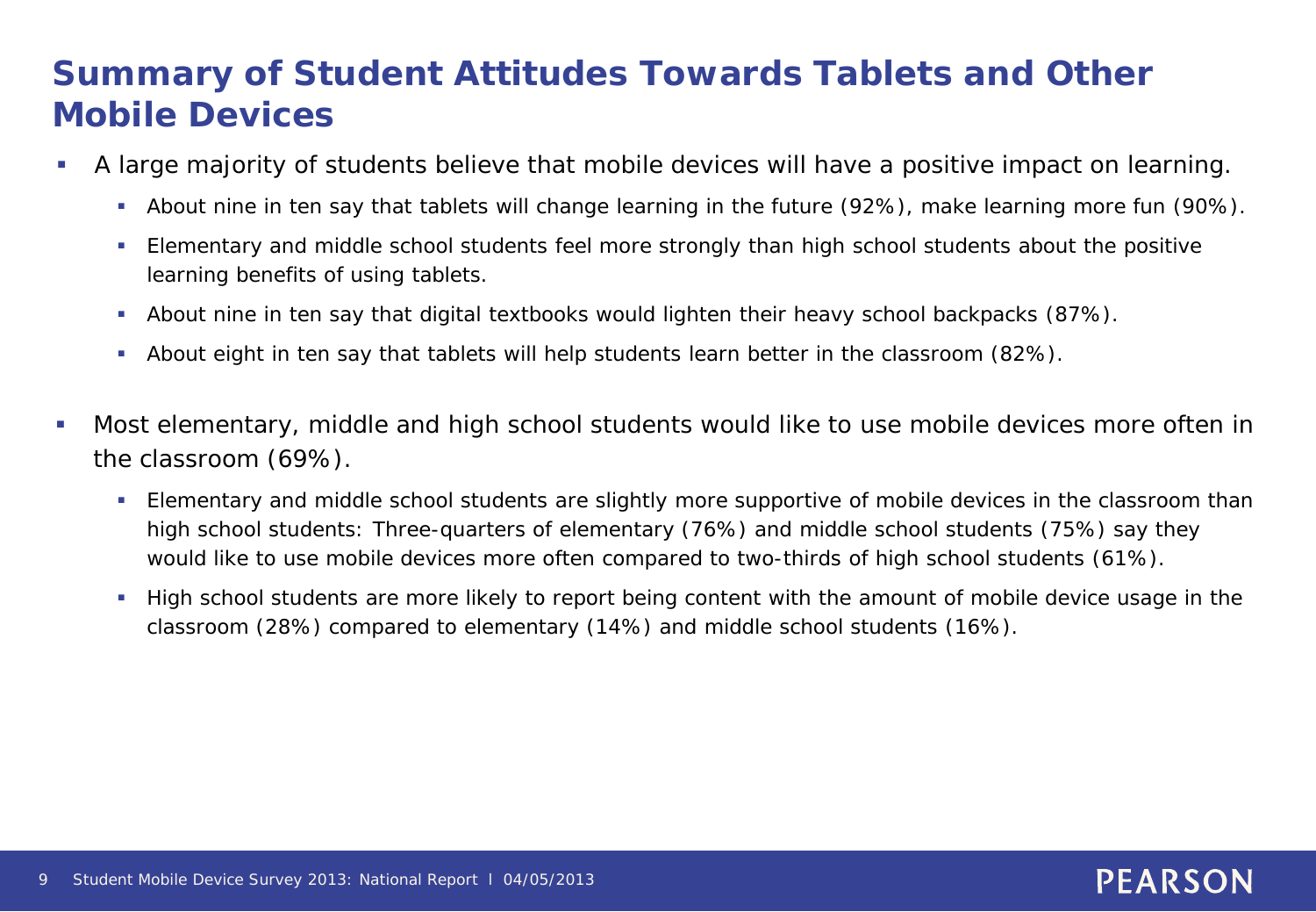The large majority of students agree that tablets will make a positive impact on learning and also reduce the weight in their backpacks. Elementary and middle school students more strongly endorse the benefits that tablets bring to learning than high school students.



**Attitudes Towards Tablets and Digital Textbooks** 

Letters indicate significant differences at the 95% confidence level. Base: Total students: n=2350; Elementary: n=500; Middle school: n=750; High school: n=1100 Q940. How much do you agree or disagree with the following statements?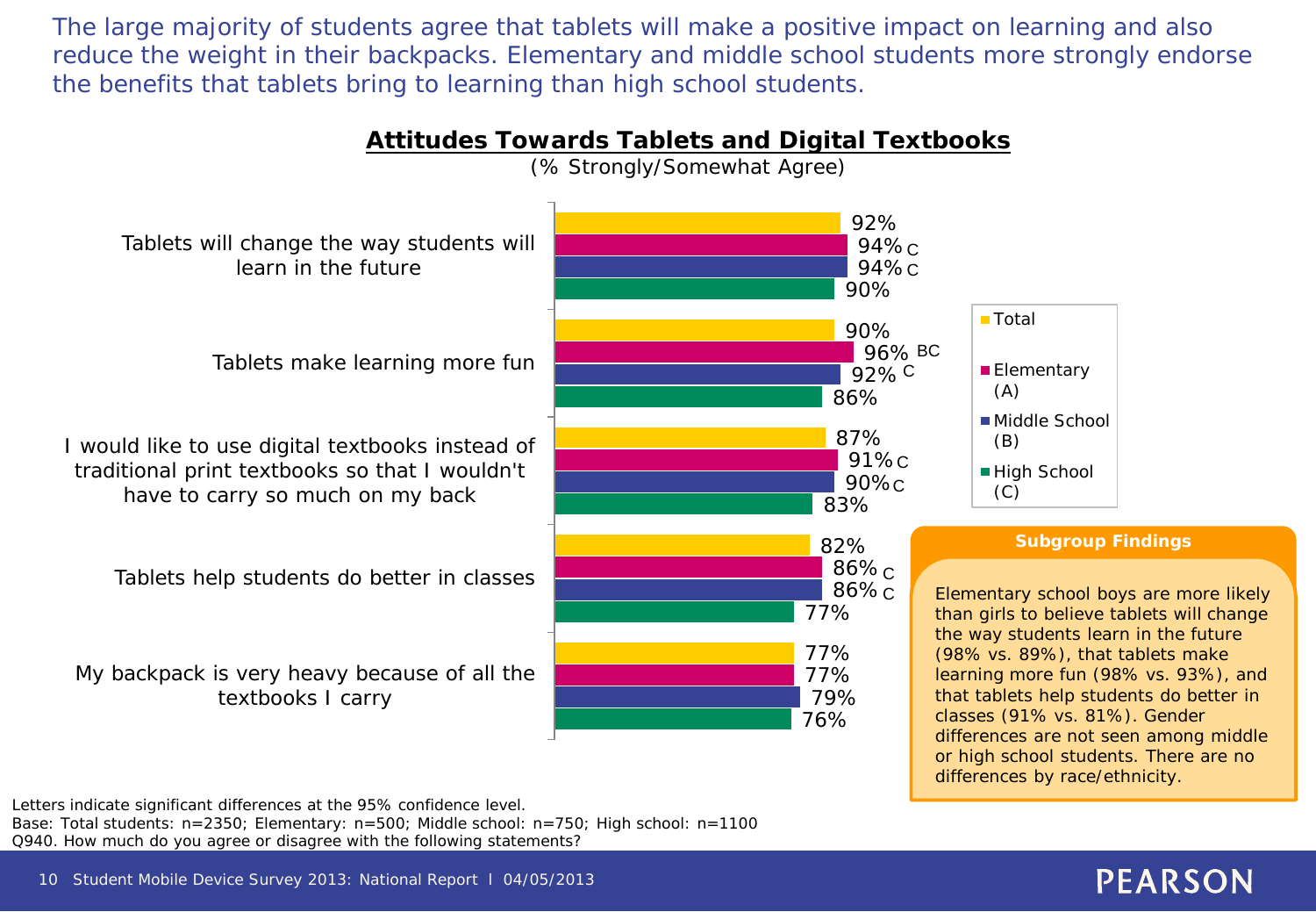Tablet owners are more likely to have positive feelings towards the role tablets can play in learning, although this is driven more by the difference among tablet owners and non-owners among high school students. Tablet owners and non-owners in elementary and middle school are more likely to share similar perceptions of tablets.

#### Tablets will change the way students will learn in the future Tablets make learning more fun I would like to use digital textbooks instead of traditional print textbooks so that I wouldn't have to carry so much on my back Tablets help students do better in classes My backpack is very heavy because of all the textbooks I carry 75% 80% 86% 89% 91% 81% B 87% B 90% B 94% B **Owns Tablet (A)** Does Not Own Tablet (B) 75% 85% 92% 96% 93% 80% 88% 90% 95% DOwns Tablet (A) 95% Does Not Own Tablet (B) **Total Elementary Middle School High School** 78% 84% 88% 91% 93% 81% 91% B 93% 93% DOwns Tablet (A) 96% Does Not Own Tablet (B) 95%B 95%B B 94% B 84% B 82% 74% 74% 81% 84% 88% 87% Owns Tablet  $(A)$ Does Not Own Tablet (B)

**Attitudes Towards Tablets and Digital Textbooks**  (% Strongly/Somewhat Agree)

Letters indicate significant differences at the 95% confidence level.

Base: Total students: Owners n=712, Non-owners n=1638; Elementary: Owners n=180, Non-owners n=320; Middle School: Owners n=254, Non-Owners n=496; High School: Owners n=278, Non-Owners n=822)

Q940. How much do you agree or disagree with the following statements?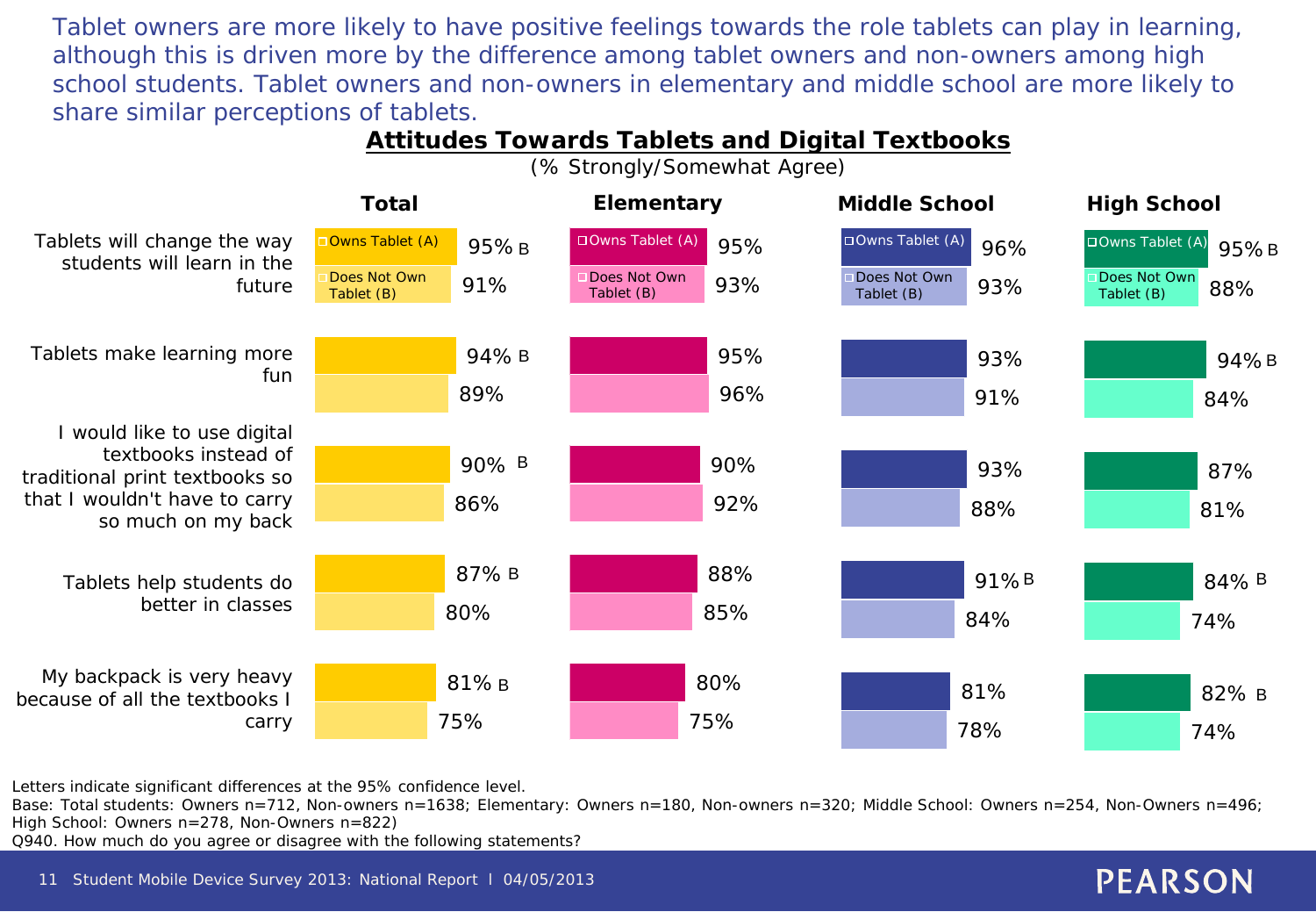Seven in ten students would like to use mobile devices more often in class. Elementary and middle school students are more likely to say this than high school students. High school students are more likely than others to report using mobile devices at the right amount in class.



Letters indicate significant differences at the 95% confidence level.

Base: Total students: n=2350; Elementary: n=500; Middle school: n=750; High school: n=1100 Q935. Which of the following best describes how you would like to use mobile devices in class?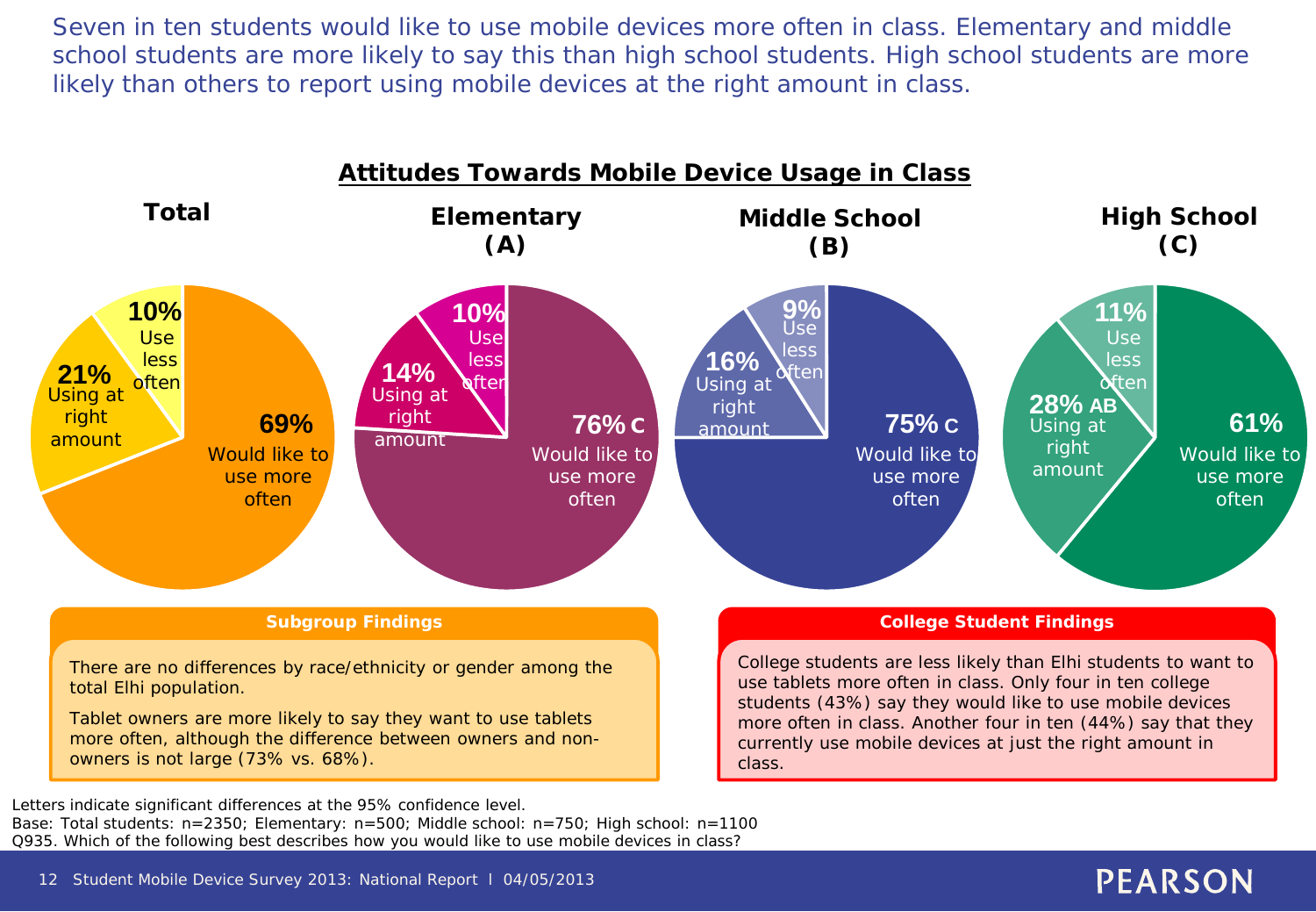# **MOBILE DEVICE USAGE, OWNERSHIP, AND PURCHASE INTENT**



13 Student Mobile Device Survey 2013: National Report l 04/05/2013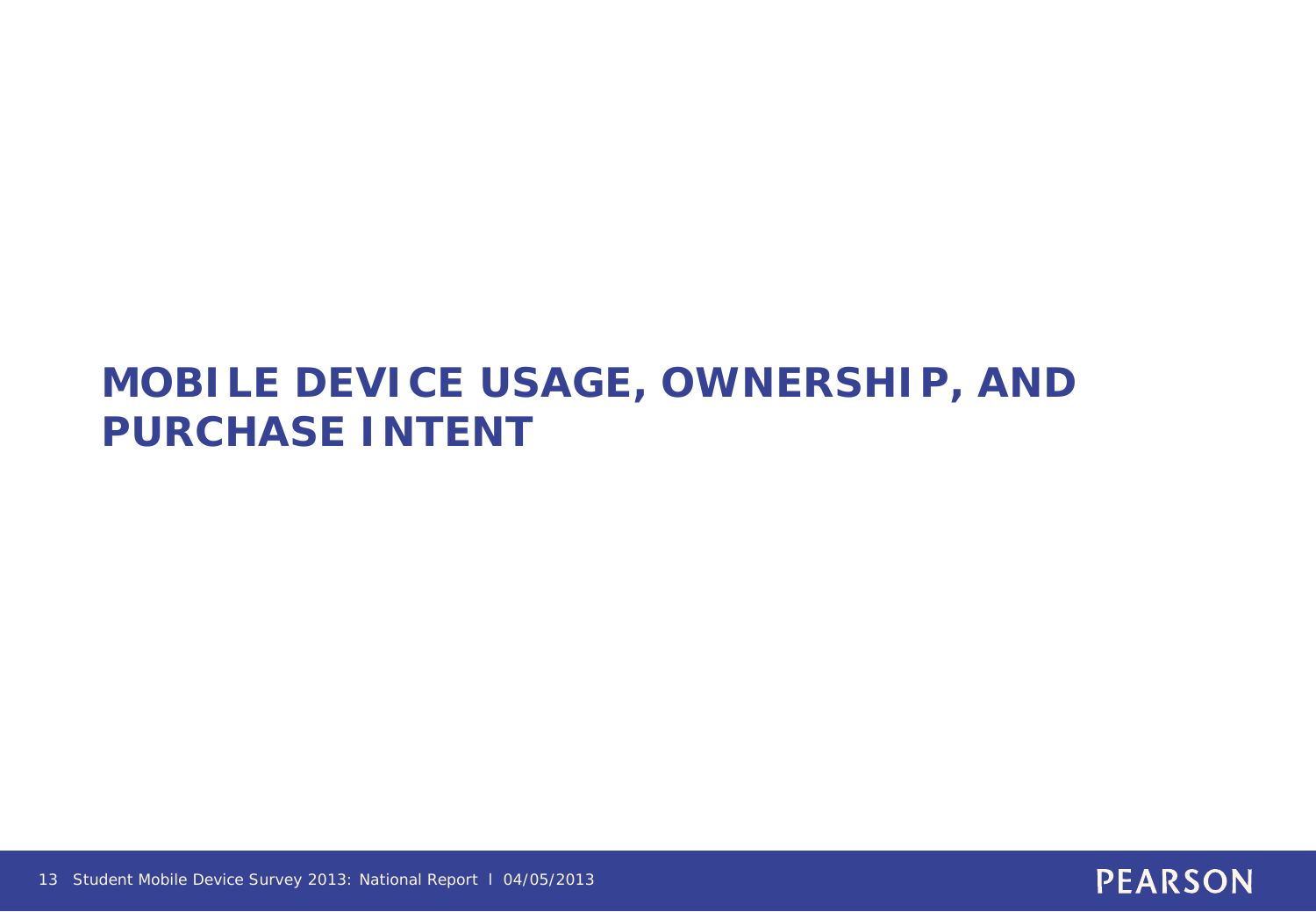# **Summary of Mobile Device Usage, Ownership, and Purchase Intent**

- Four in ten elementary and secondary school students use tablets regularly (41%) and three in ten personally own tablets (31%). Tablet usage and ownership are higher among elementary and middle school students than high school students.
	- Younger students are more likely than older students to regularly use tablets (elementary: 52%, middle school: 43%, and high school: 33%).
	- Students in elementary and middle school are also more likely than high school students to own tablets (elementary: 36%, middle school: 34%, high school: 26%).
- Elementary and middle school students are more likely to prefer small tablets than high school students.
- One-quarter of Elhi students (25%) intend to purchase a tablet in the next 6 months. This is generally consistent across school levels, although high school students are more likely than elementary school students to intend to purchase a full-size tablet (15% vs. 9%).
- Six in ten high school students (56%) own a smartphone, compared to four in ten middle school students (42%) and two in ten elementary school students (19%).
- **Purchase intent for smartphones is also higher among older students. One quarter of high school** students (27%) and middle school students (25%) plan to purchase a smartphone in the next six months, compared to one in six elementary school students (17%).

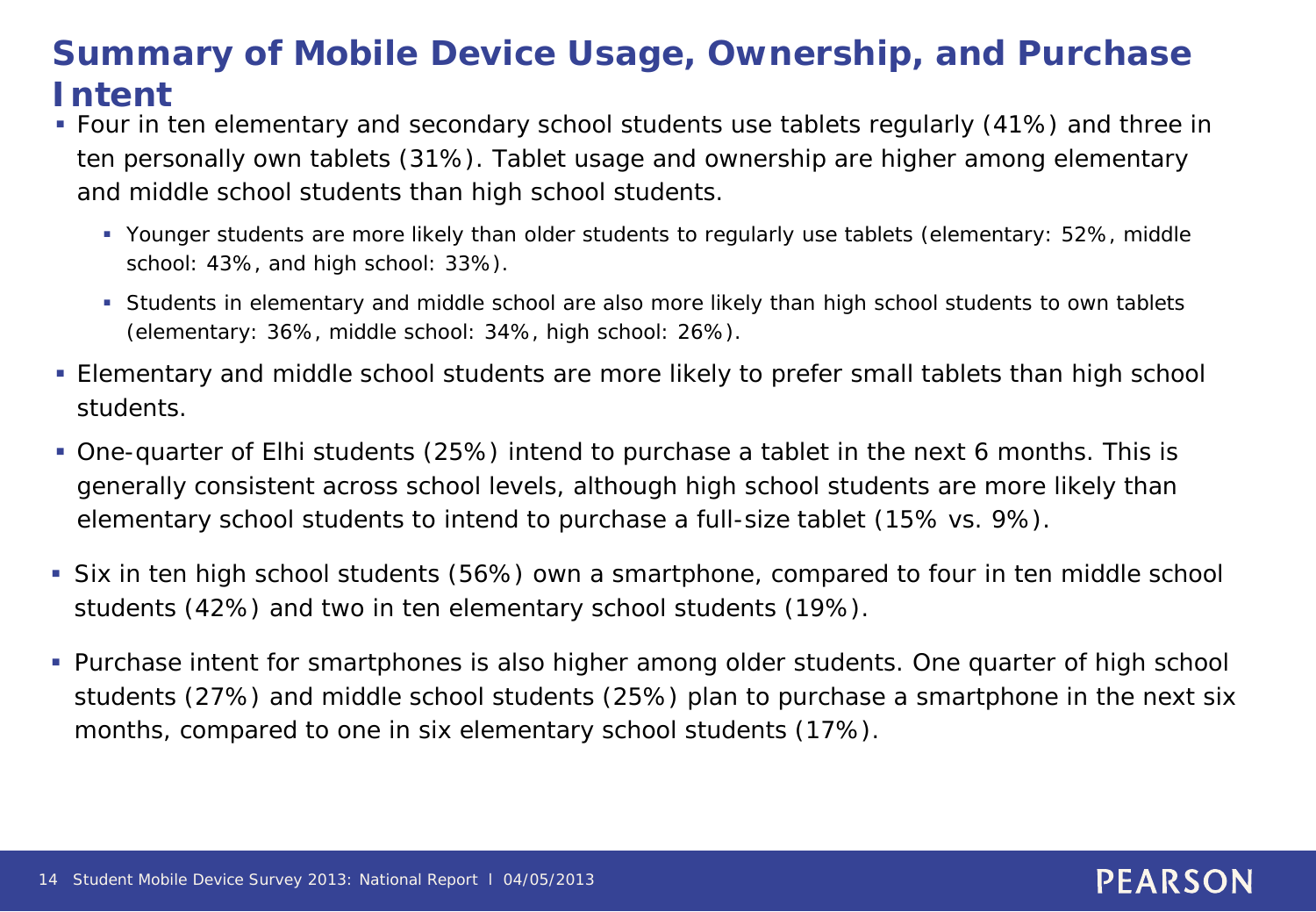Four in ten students regularly use either a small tablet or a full-size tablet. Elementary school students are more likely than middle or high school students to use a tablet, and middle school students are more likely than high school students to use one. This trend is reversed for smartphones, with older students more likely than younger students to use a smartphone.

#### 1% 12% 17% 23%  $25\%$ <sup>C</sup> 47% 66% 70% **Middle School** (B) **High School** (C) 1% A 10% A 16% 19% 17% A 60% AB 65% 75% AB **Total tablet usage: BC** 23% **43% Total tablet usage: 33% Elementary** (A) 1% 5% 16% 23% 32% BC 35% 68% 64% **Total tablet usage: 52% College Student Findings** Four in ten college students say they regularly use a tablet (40%), which is **Total** 1% 10% 16% 21% 23% 50% 66% 71% None of these Netbook Basic e-book reader Full-size tablet Small tablet **Smartphone** Desktop computer Laptop computer **Total tablet usage: 41% Subgroup Findings**

### **Device Usage**

There are no differences by gender across each of the school levels in tablet or smartphone usage. There are also no differences in overall tablet usage by race/ethnicity, although White (22%) and Hispanic (26%) students are more likely than Black students (14%) to use full-size tablets, while Black students are more likely to use small tablets (30% vs. White: 21% vs. Hispanic: 24%). Black (58%) and Hispanic (58%) students are more likely than White (47%) students to use smartphones.

higher than high school students (33%), but lower than elementary school students (52%). This includes one-quarter who say they regularly use a fullsize tablet (28%). Three-quarters of college students (72%) report regularly using a smartphone, nine in ten (91%) use a laptop, and two in ten use a basic e-book reader (20%).

Letters indicate significant differences at the 95% confidence level.

Base: Total students: n=2350; Elementary: n=500; Middle school: n=750; High school: n=1100

Q708. Which of the following devices do you regularly use, either at home, at school, or somewhere else?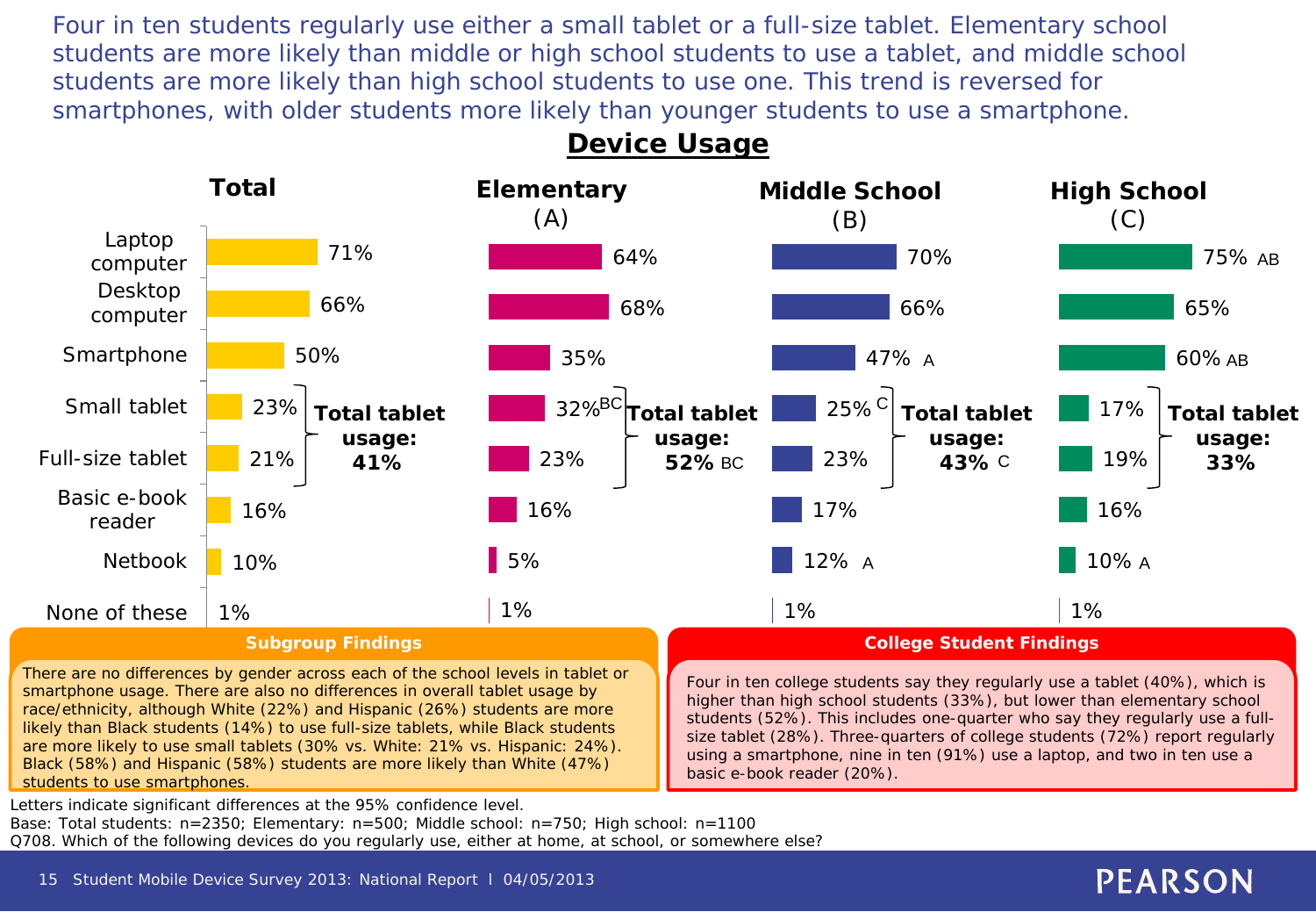Three in ten students personally own a tablet. Elementary and middle school students are more likely than high school students to own a tablet and less likely to own a smartphone.



#### **Subgroup Findings**

There are no differences by gender across each of the school levels in tablet or smartphone ownership. Hispanic (36%) students are more likely than White (30%) or Black (28%) students to say they own a tablet. Hispanics are particularly more likely to own a full-size tablet (21% vs. White: 14% vs. Black 8%). Black (51%) and Hispanic (49%) students are more likely than White students (40%) to own a smartphone.

Letters indicate significant differences at the 95% confidence level. Base: Total: n=2350; Elementary: n=500; Middle school: n=750; High school: n=1100 Q710. Which of the following devices do you personally own?

#### **College Student Findings**

Four in ten college students own a tablet (38%), including 26% who own a full-size tablet and 18% who own a small tablet. College students are more likely than elementary and secondary school students to own full-size tablets, laptops (90%), smartphones (72%), e-readers (19%), and netbooks (11%).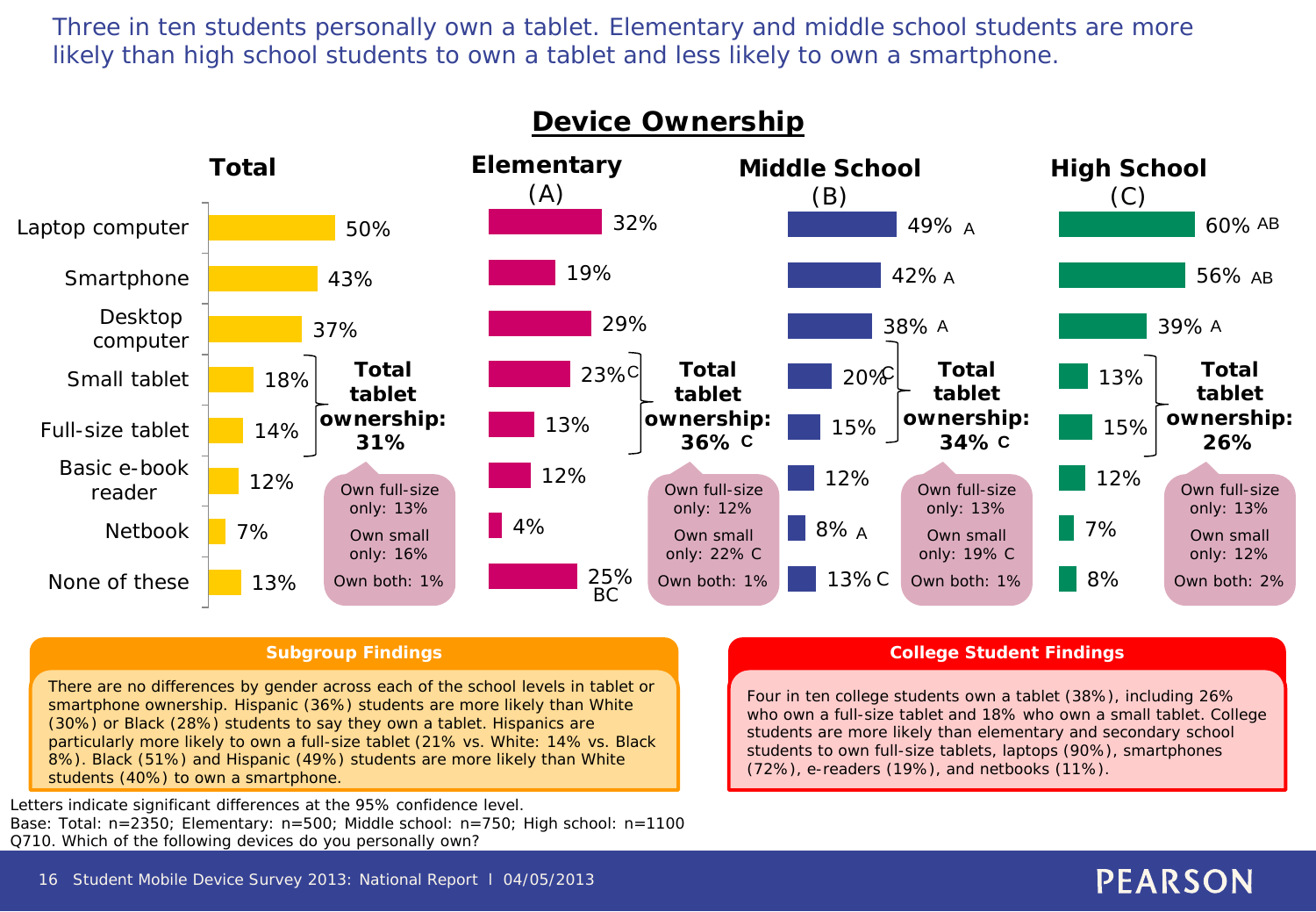One-quarter of students plan to purchase tablets and smartphones in the next six months.



Letters indicate significant differences at the 95% confidence level.

Base: Total: n=2350; Elementary: n=500; Middle school students: n=750; High school students: n=1100 Q715. In the next 6 months, which of the following devices do you intend to purchase?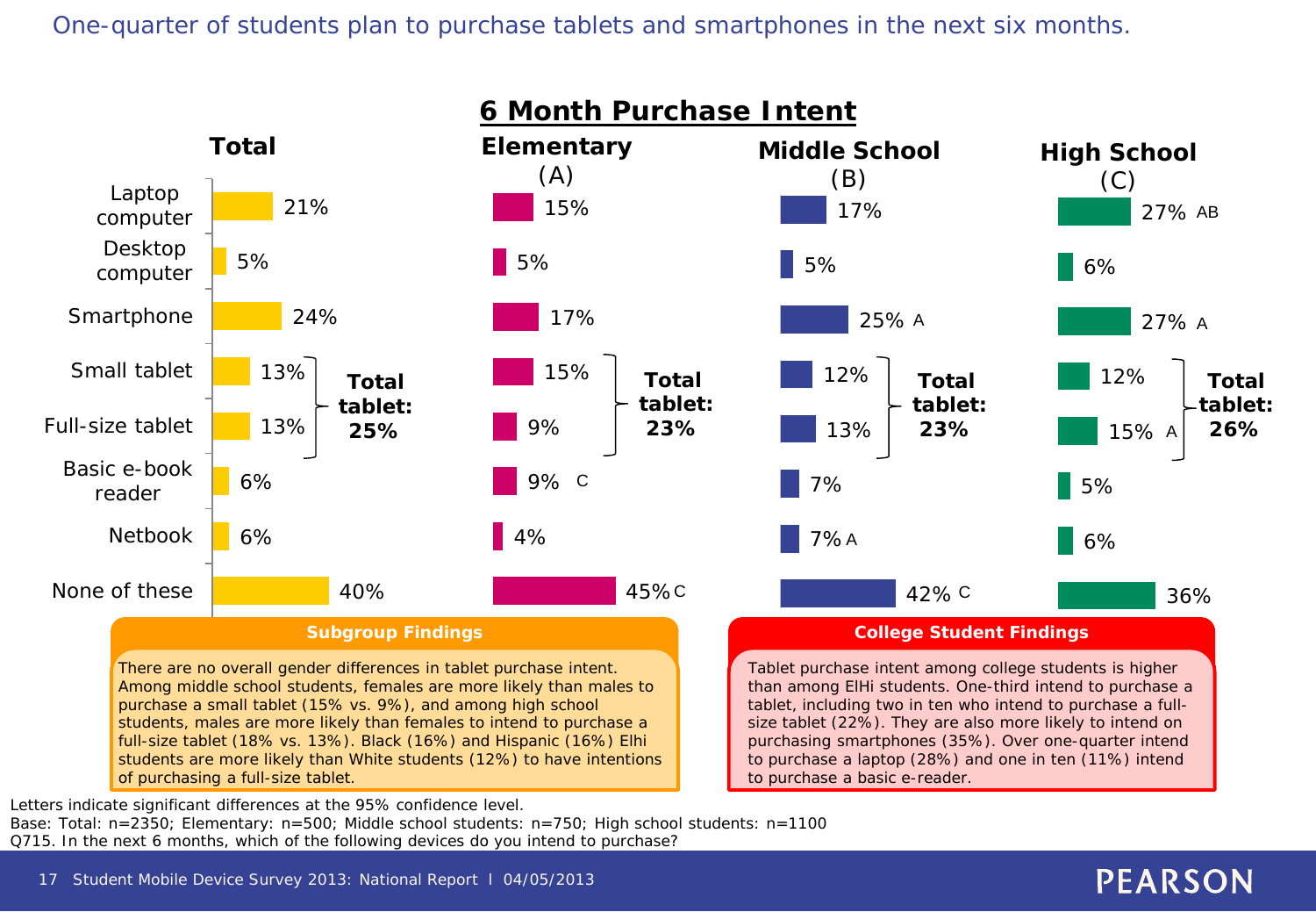Among tablet owners, older students are more likely than younger students to own a full-size tablet. Three in ten tablet owners intend to purchase another tablet within the next six months, particularly those in high school.

|                     | <b>Tablet Ownership and Purchase Intent</b> |  |
|---------------------|---------------------------------------------|--|
| among Tablet Owners |                                             |  |

|                               | <b>Total</b><br><b>Owners</b> | <b>Elementary</b><br><b>Owners</b><br>(A) | <b>Middle School</b><br><b>Owners</b><br>(B) | <b>High School</b><br><b>Owners</b><br>(C) |
|-------------------------------|-------------------------------|-------------------------------------------|----------------------------------------------|--------------------------------------------|
| Base:                         | 712                           | 180                                       | 254                                          | 278                                        |
| <b>Tablet Owned</b>           |                               |                                           |                                              |                                            |
| Small tablet                  | 58%                           | $66\%$                                    | 61%                                          | 51%                                        |
| Full-size tablet              | 47%                           | 37%                                       | $44\%$ <sup>A</sup>                          | 55%AB                                      |
| <b>Tablet Purchase Intent</b> |                               |                                           |                                              |                                            |
| Tablet (net)                  | 29%                           | 22%                                       | 27%                                          | $35%^{A}$                                  |
| Small tablet                  | 13%                           | 10%                                       | 14%                                          | 13%                                        |
| Full-size tablet              | 18%                           | 12%                                       | 16%                                          | $24%^{A}$                                  |

#### **College Student Findings**

The large majority of college student tablet owners have a full-size tablet (70%). Slightly less than one half have a small tablet (47%).

Four in ten college students who own tablets intend to purchase another one in the next 6 months (43%), including 28% who intend to purchase a full-size tablet and 24% who intend to purchase a small tablet.

Letters indicate significant differences at the 95% confidence level.

Base: Total tablet owners: n=712; Elementary owners: n=180; Middle school owners: n=254; High school owners: n=278

Q710. Which of the following devices do you personally own?

Q715. In the next 6 months, which of the following devices do you intend to purchase?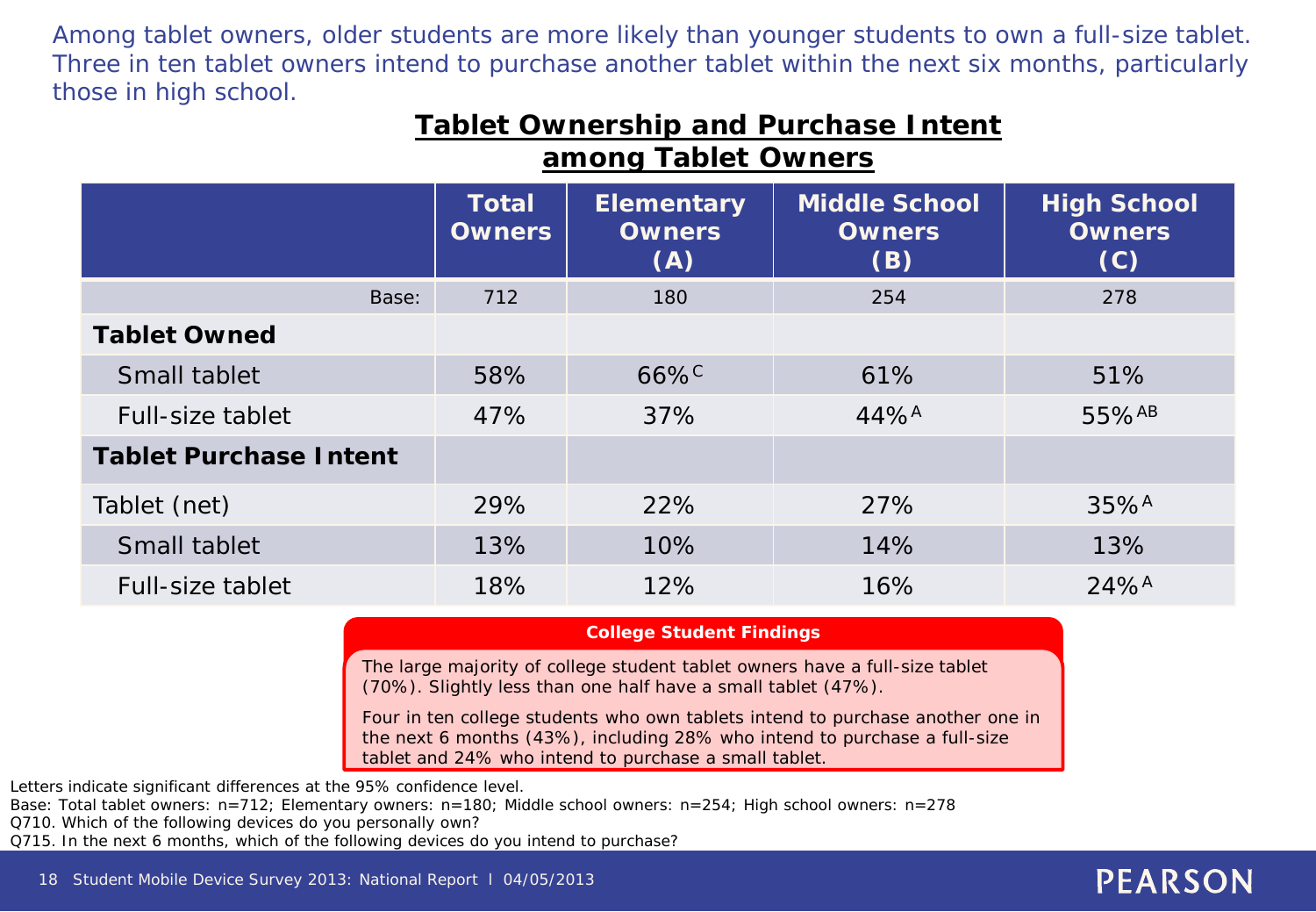# **MOBILE DEVICE USAGE FOR SCHOOL WORK**



19 Student Mobile Device Survey 2013: National Report l 04/05/2013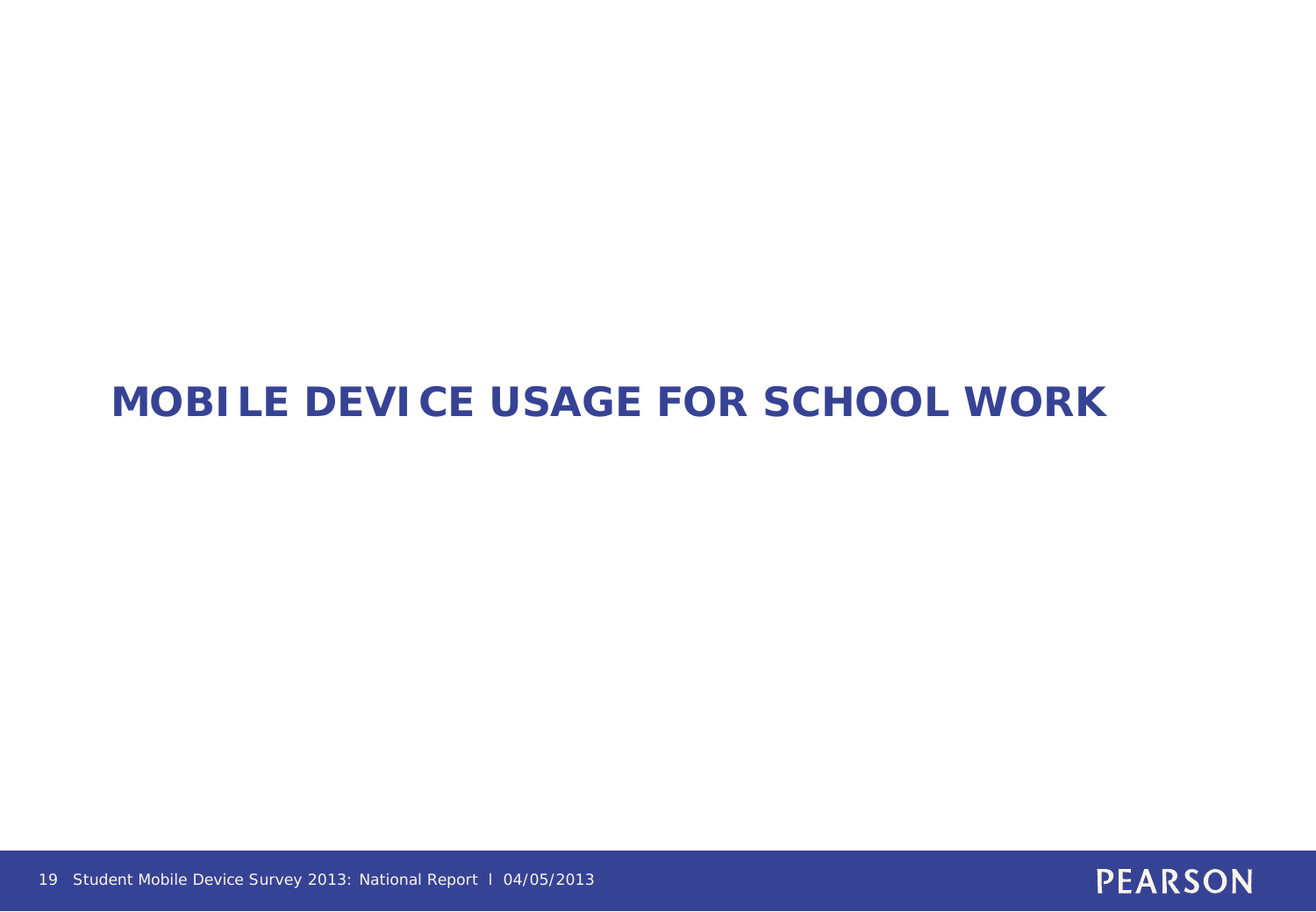# **Summary of Mobile Device Usage for School Work**

- One-third of all Elhi students have used a full-size tablet (34%) or small tablet (32%) for school work in the 2012-2013 school year.
	- Elementary and middle school students are more likely than high school students to have used small tablets for school work, although there are no differences for full-size tablets.
	- The majority of students using tablets are using them at least 2-3 times a week for school work (small tablets: 58%, full tablets: 60%), with no significant differences by school level.
- Among those who use a tablet for school work, one-half (52%) personally own the tablet that they use. One-quarter (28%) share the tablet that they use with their family, while one in five (17%) use a tablet provided by their school.
- Among students who use full-size tablets for school and take that class, around onehalf use their tablet at least a few times a week for school work in English, history, math, and science classes. Less than half of small tablet users say they use small tablets as often for these classes.
- Four in ten Elhi students have used a smartphone for school work this school year (44%). High school students (55%) are more likely than middle school students (41%) and elementary students (29%) to have used a smartphone for school work.

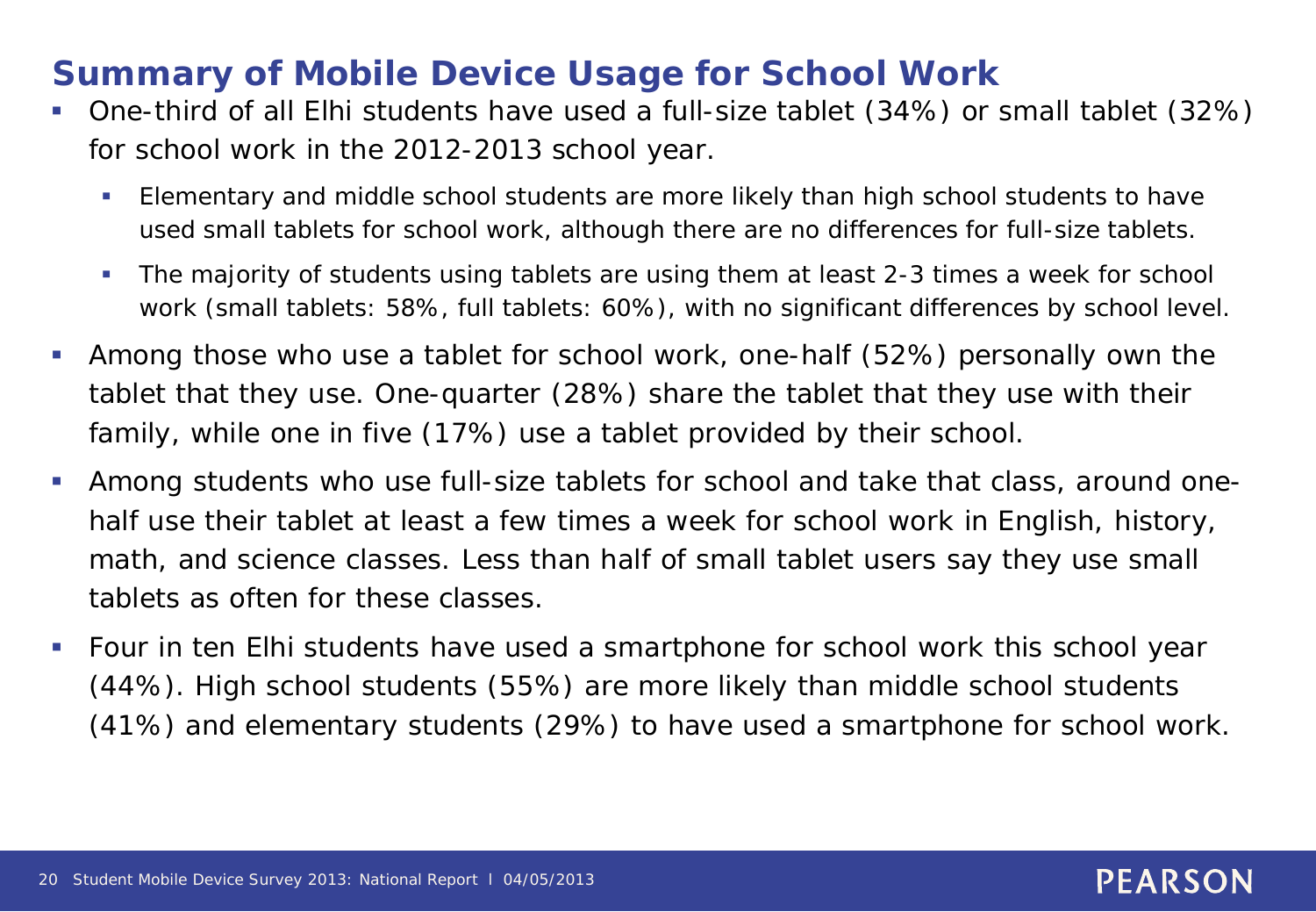One-third of all Elhi students have used a small tablet or full-size tablet for school work, including two in ten who use it at least several times a week. Over four in ten have used a smartphone for school work. Among those who use tablets or smartphones for school work, six in ten use the device at least a few times a week for this purpose.



### **Mobile Device Usage for School Work Among Elhi**

Letters indicate significant differences at the 95% confidence level.

Base: Total  $n=2,350$ ; Among those who use device (floating  $- n=732-1986$ )

Q805. During this school year, how often do you use any of the following devices to do school work? (Never, a few times a year, a few times a month, 2-3 times a week, 4-5 times a week, every day)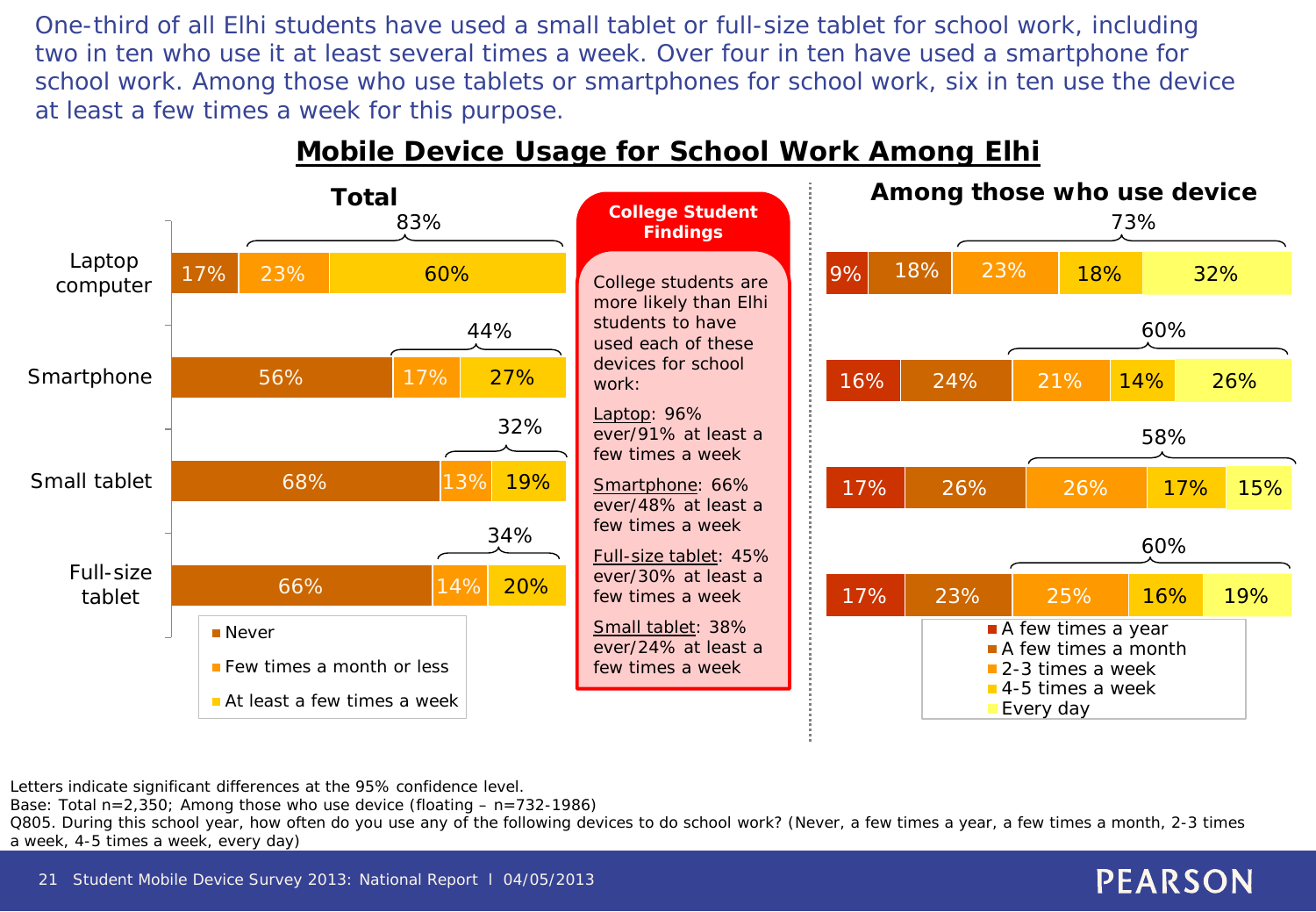High school students are more likely than elementary and middle school students to use smartphones for school work. Usage of small tablets is higher among elementary and middle school students.



Letters indicate significant differences at the 95% confidence level.

Base: Elementary: n=500; Middle school students: n=750; High school students: n=1100

Q805. During this school year, how often do you use any of the following devices to do school work? (Never, a few times a year, a few times a month, 2-3 times a week, 4-5 times a week, every day)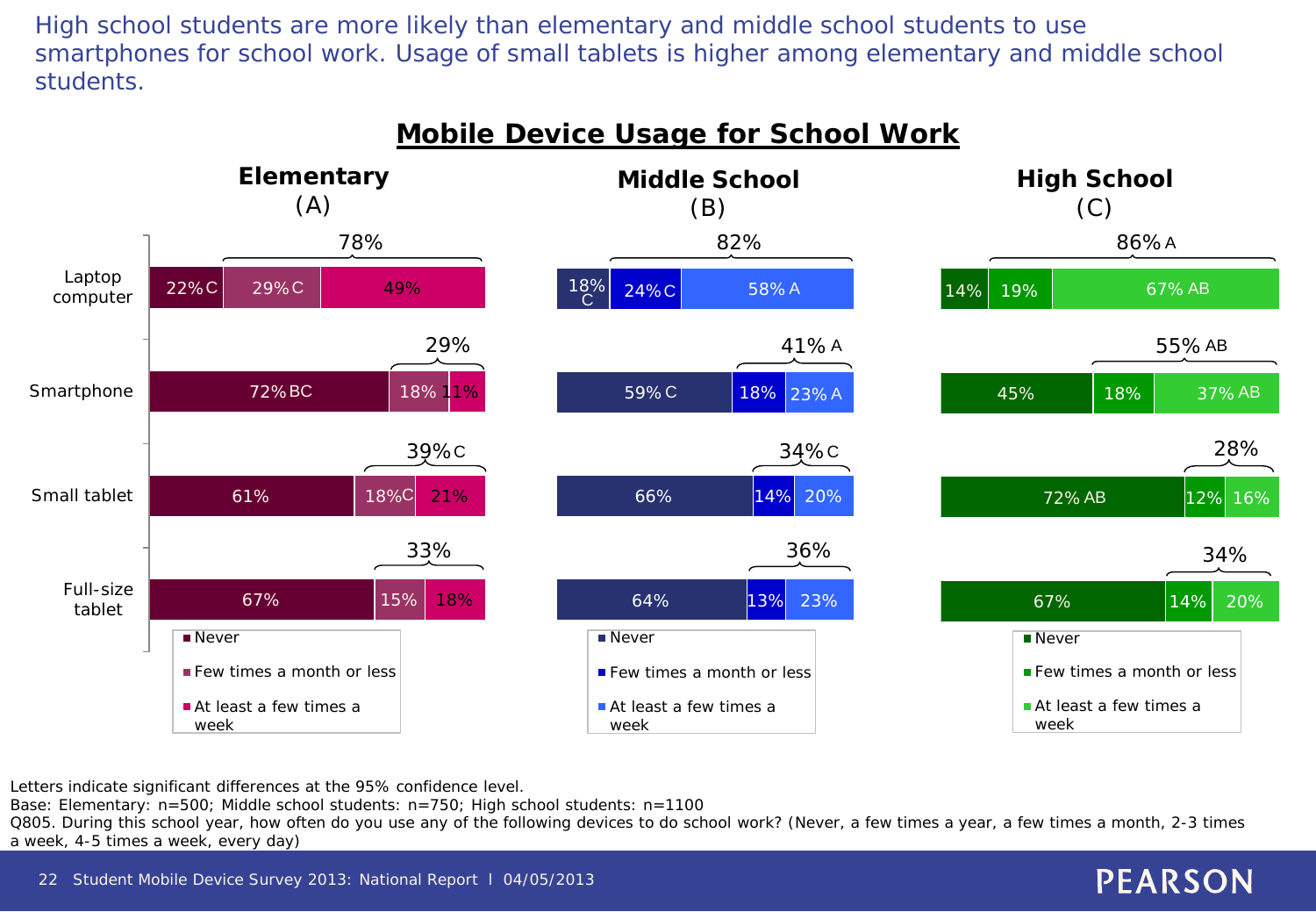Among those who use smartphones, older students are more likely than younger students to use them several times a week for school work. There is no difference by school level in the frequency of tablet usage for school work.



Letters indicate significant differences at the 95% confidence level.

Base: Among those who use device (floating –Elementary n=157-402; Middle school n=258-620; High school n=292-964) Q805. During this school year, how often do you use any of the following devices to do school work? (Never, a few times a year, a few times a month, 2- 3 times a week, 4-5 times a week, every day)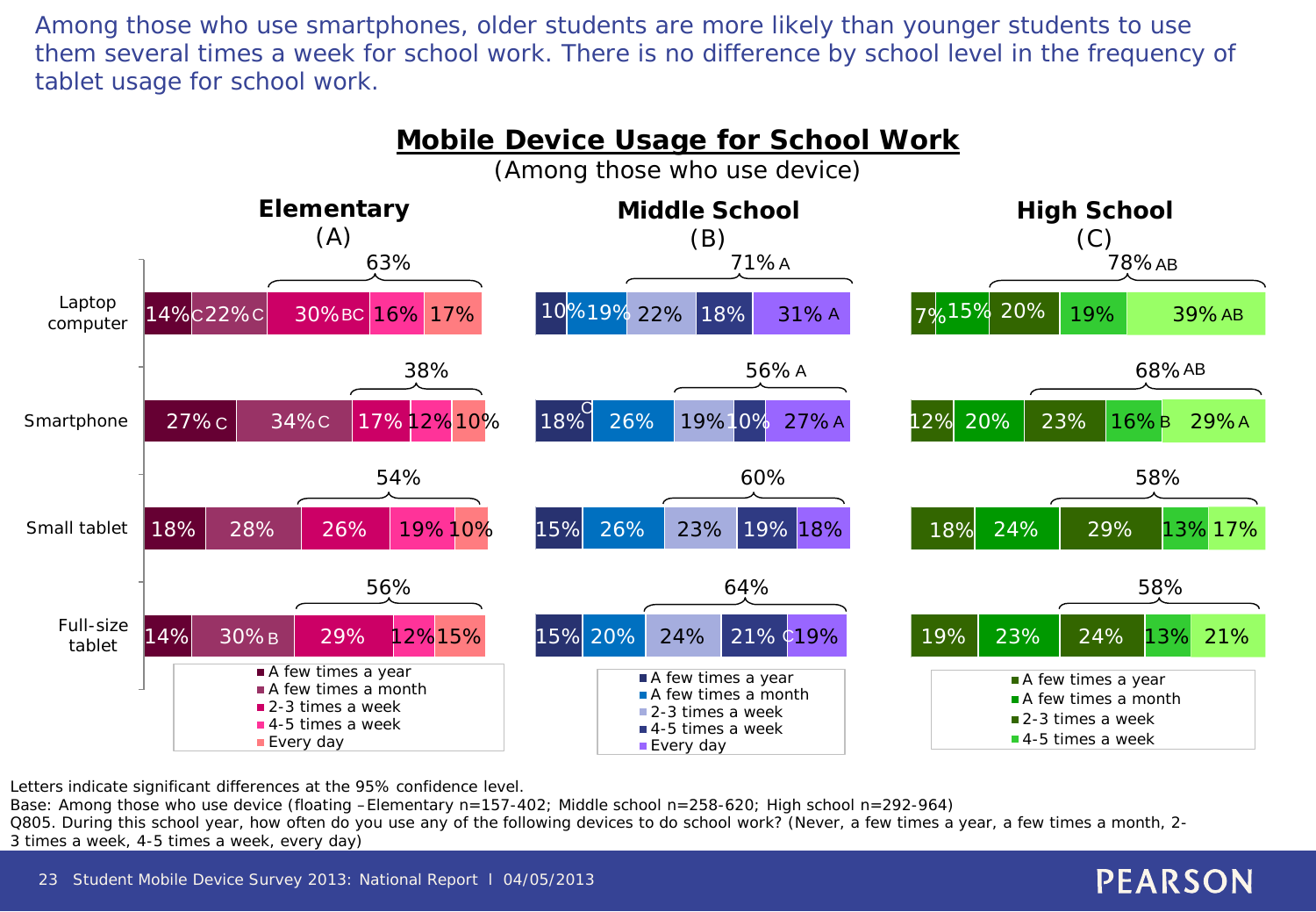Among those who use a tablet for school work, one-half personally own their tablet, while one-quarter shares with their family and one in six uses a tablet provided by their school. Middle school students are more likely to personally own the tablet that they use for school work than elementary school students.



Letters indicate significant differences at the 95% confidence level.

Base: Uses a full size or small tablet for school work: Total students: n=1088; Elementary: n=262; Middle school: n=378; High school: n=448 Q810. Is the full-size or small tablet that you use most often for school work one that you personally own or one that your school provides to you?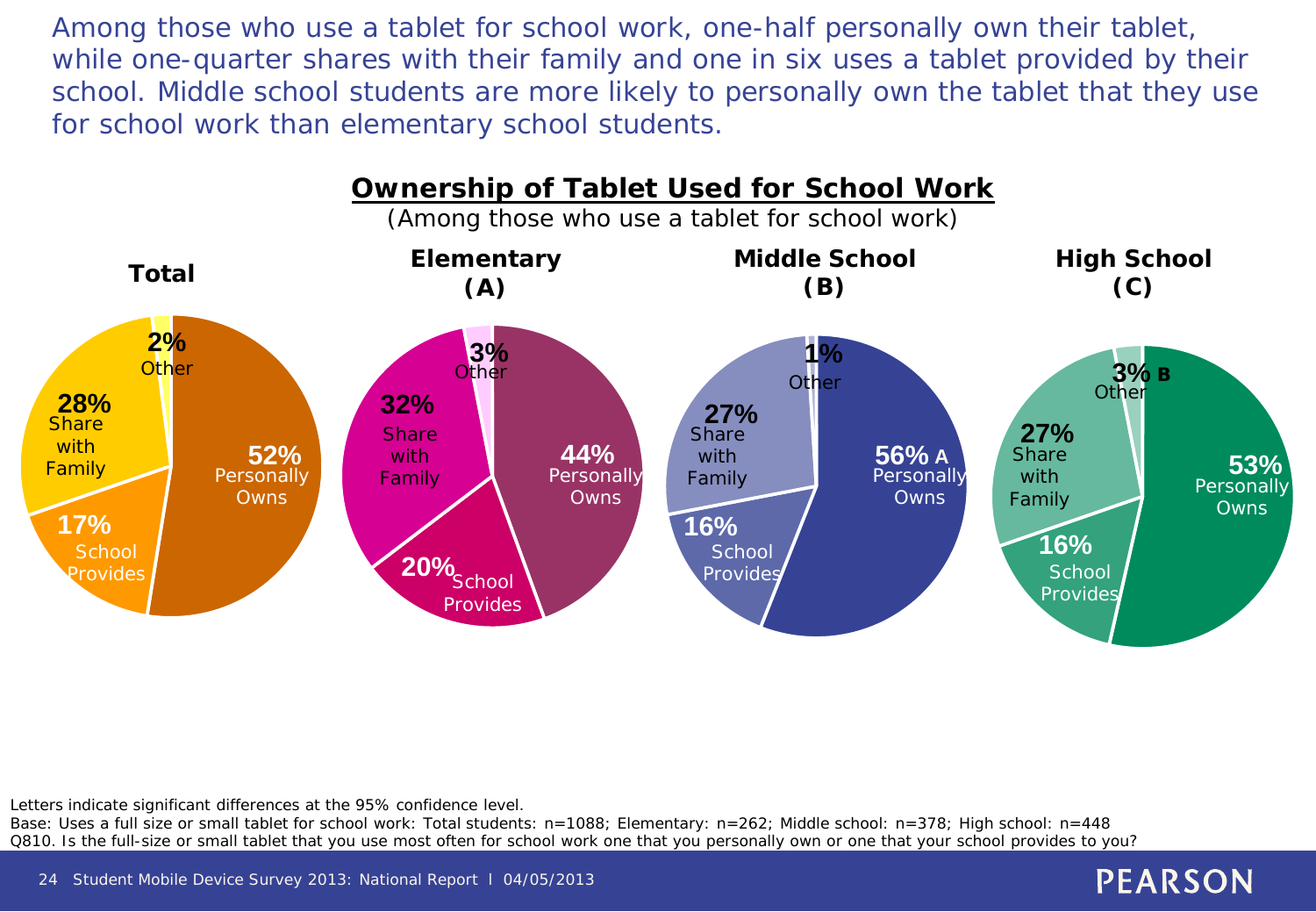Among those who use full-size tablets for school work, around one-half use tablets several times a week for English, math, history and science school work. Middle school students report higher usage than elementary school students on these subjects, with the exception of English.

#### 41% A 48% 49% 50% 52% 36% 50% 51% 52% 53% Foreign Language **Science** History/ Social **Studies** Math English/ Language Arts **Full-Size Tablet Usage Frequency for School Work % Who Use Device At Least A Few Times A Week** (Among those who use a full-size tablet for school work AND who take the class) **Middle School** (B) **High School** (C) **Total** 40% 55% A 56% A 59% A 55%  $16\%$  and  $40\%$  A  $40\%$  A  $41\%$  A 42% 44% 44% 50% **Elementary** (A)

Letters indicate significant differences at the 95% confidence level. Base: Among those who use full-size tablets and take the class (floating) Q815. During this school year, how often do you use a full-size tablet to do school work for any of the following subjects?

25 Student Mobile Device Survey 2013: National Report l 04/05/2013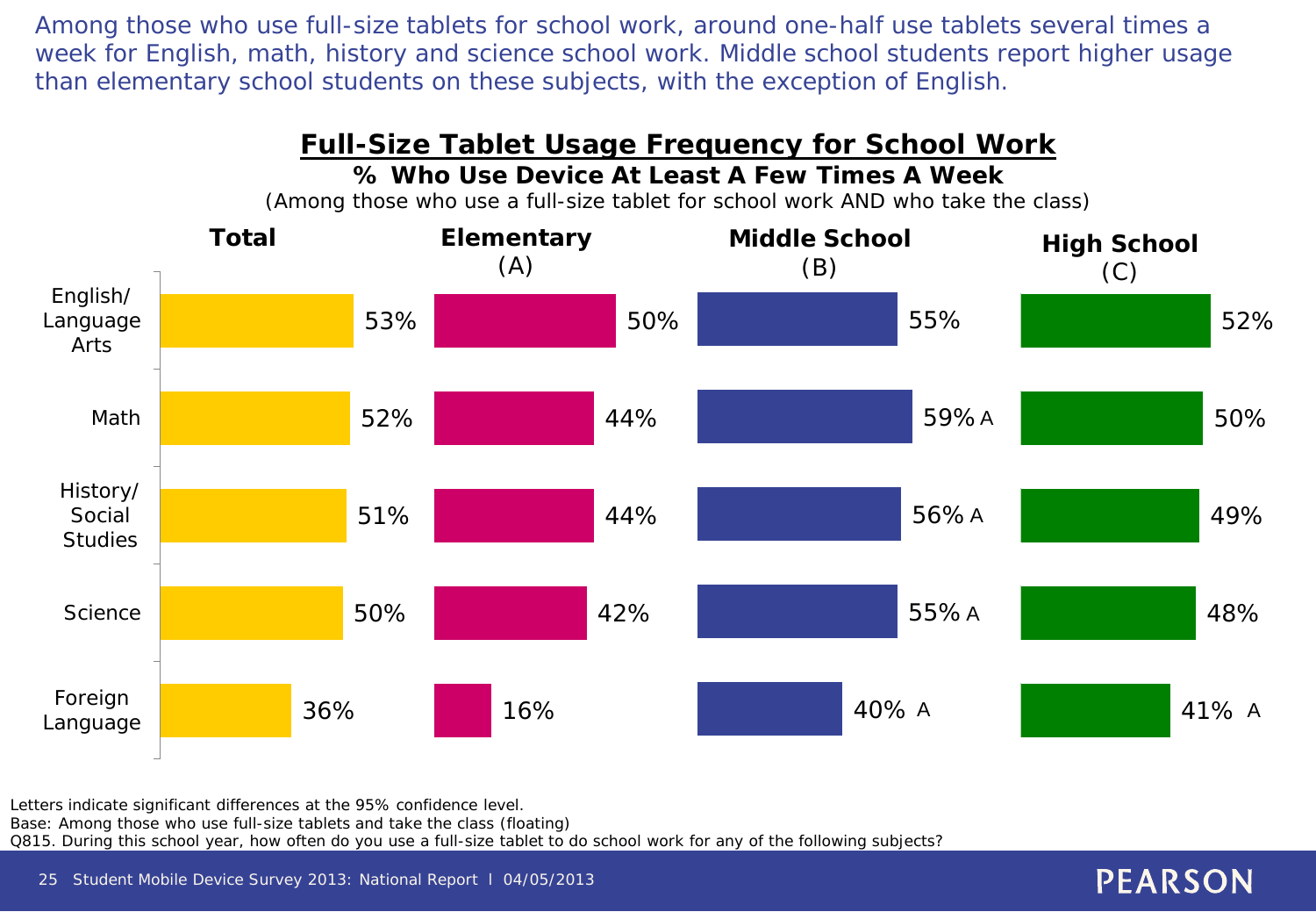Nearly one-half of students who use a small tablet for school work use it for math or English at least a few times a week. Slightly fewer use it for history or science. Middle school and high school students are more likely than elementary school students to use a small tablet for history, science, and foreign

# language school work. **Small Tablet Usage Frequency for School Work**

**% Who Use Device At Least A Few Times A Week**

33% 43% A A A 41% A 45% 44% 29% 38% 40% 45% 45% Foreign Language **Science** History/ Social **Studies** English/ Language Arts Math 37% A 44% A 45% 49% 51% **Middle School** (B) **High School** (C) **Total** 11% and  $37\%$  A  $33\%$  A 23% 29% 38% 40% **Elementary** (A)

(Among those who use a small tablet for school work AND who take the class)

Letters indicate significant differences at the 95% confidence level. Base: Among those who use small tablets and take the class (floating) Q825. During this school year, how often do you use a small tablet to do school work for any of the following subjects?

26 Student Mobile Device Survey 2013: National Report l 04/05/2013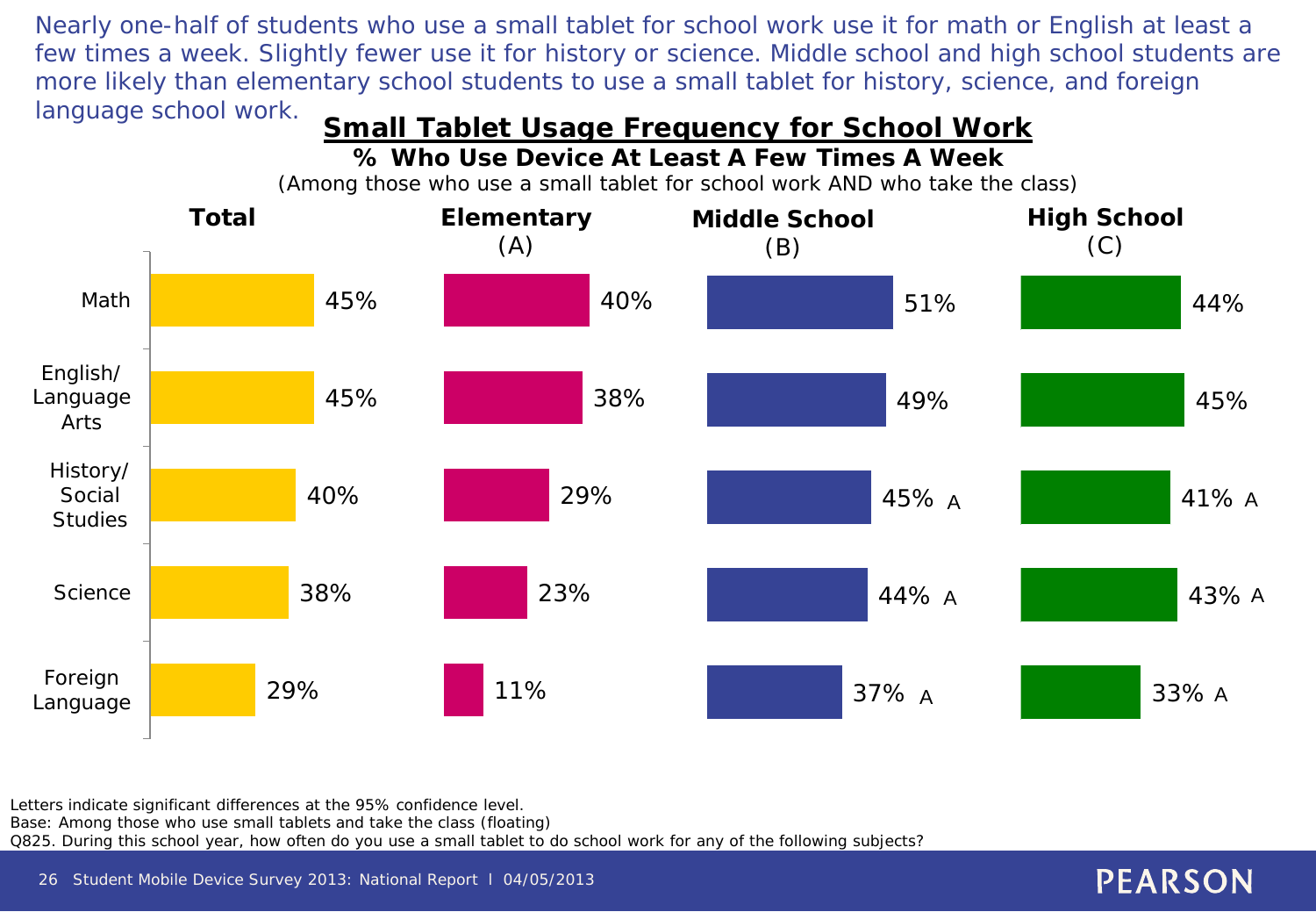# **WHAT STUDENTS DO NOW WITH MOBILE DEVICES, AND WHAT THEY WANT TO DO IN THE FUTURE**

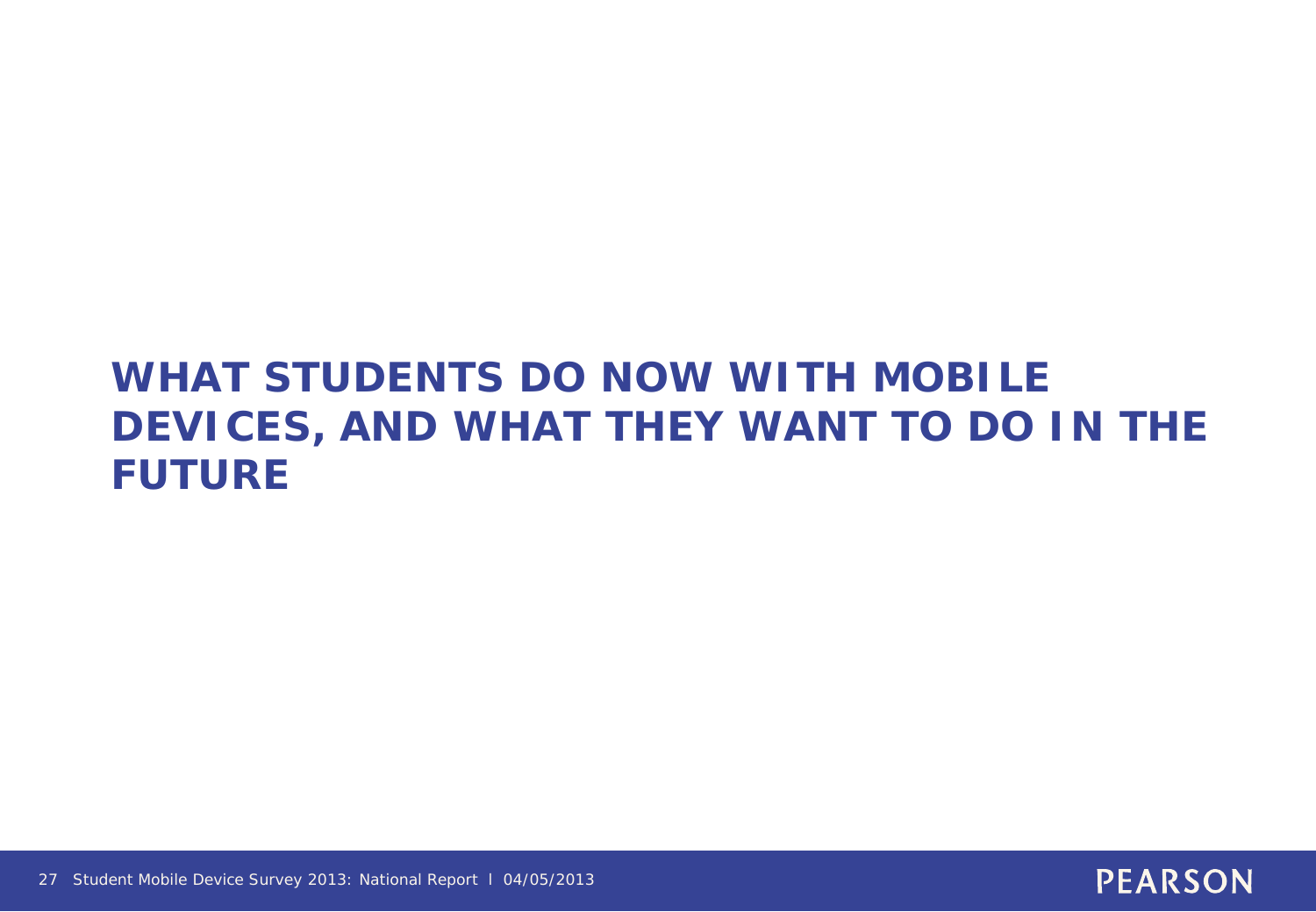# **Summary of What Students Do Now with Mobile Devices, and What They Want To Do in the Future**

- Students are most likely to use tablets to do research and homework.
- The biggest gaps between how students currently use tablets and how they would like to use them are: doing homework, doing research, checking assignments, taking notes in class, and reading digital textbooks.
	- Younger students are more likely than older students to want to use tablets for doing homework, while older students are more likely to want to use tablets to check assignments, check schedules, and take notes.
	- Elementary (39%) and middle school (39%) students are also more likely than high school students (32%) to want to use small tablets to read digital textbooks.
- Students say that they want to do more school work with full-size tablets than with small tablets, especially research and homework, checking assignments, reading digital textbooks, and giving presentations.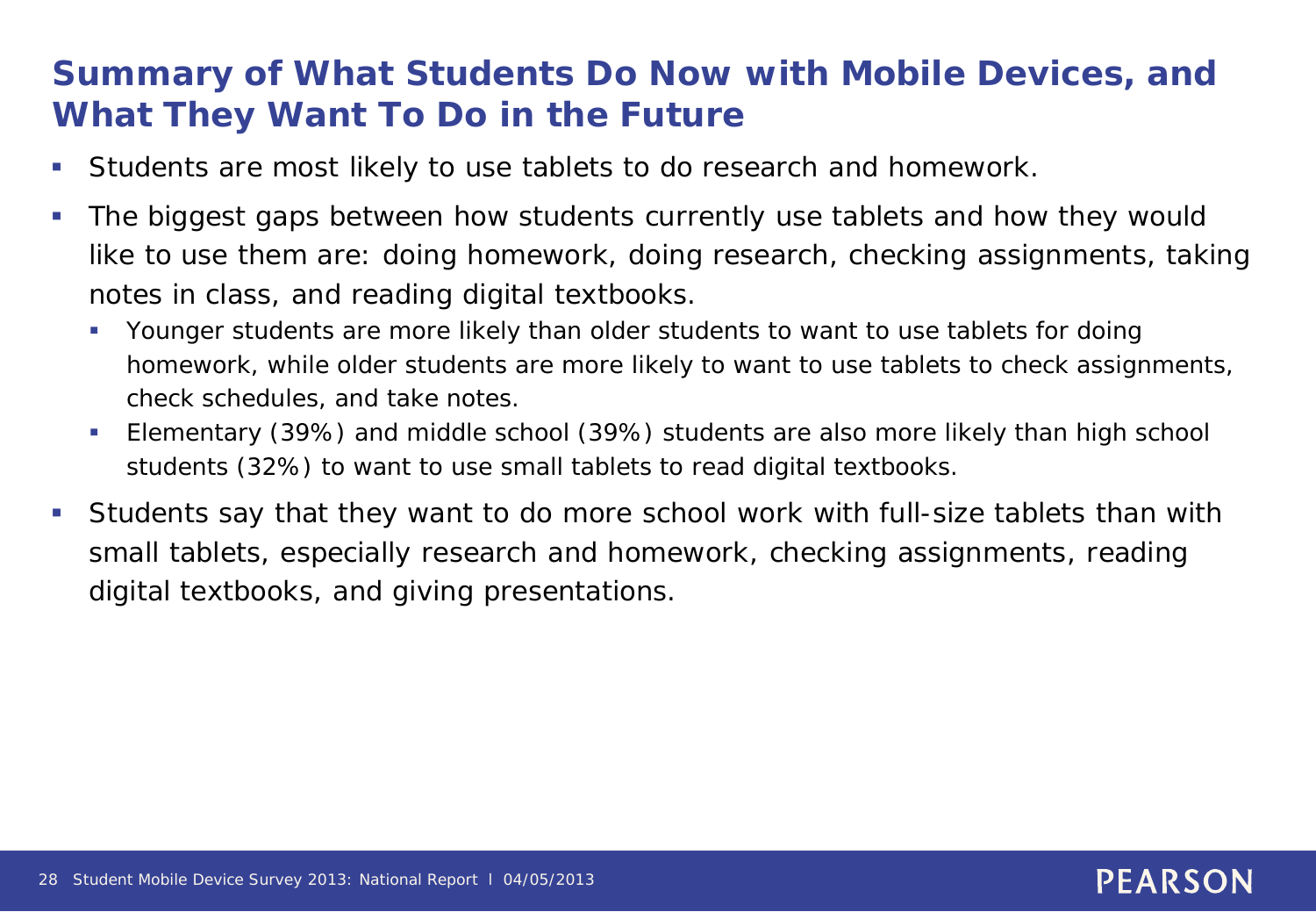Among those who use full-size tablets for at least one core subject, the most popular activities are doing research and homework, followed by checking assignments. Older students are more likely than younger students to use full-size tablets to check assignments, email, and take notes in class.



Base: Among Elhi students who use full-size tablet for at least one core subject (English/Language Arts, Foreign Language, History/Social Studies, Math, and Science): Total students: n=777; Elementary: n=173; Middle school: n=266; High school: n=338 Q820. Which of the following school-related activities do you currently do with a full-size tablet for your [INSERT SUBJECT] class or classes?

29 Student Mobile Device Survey 2013: National Report l 04/05/2013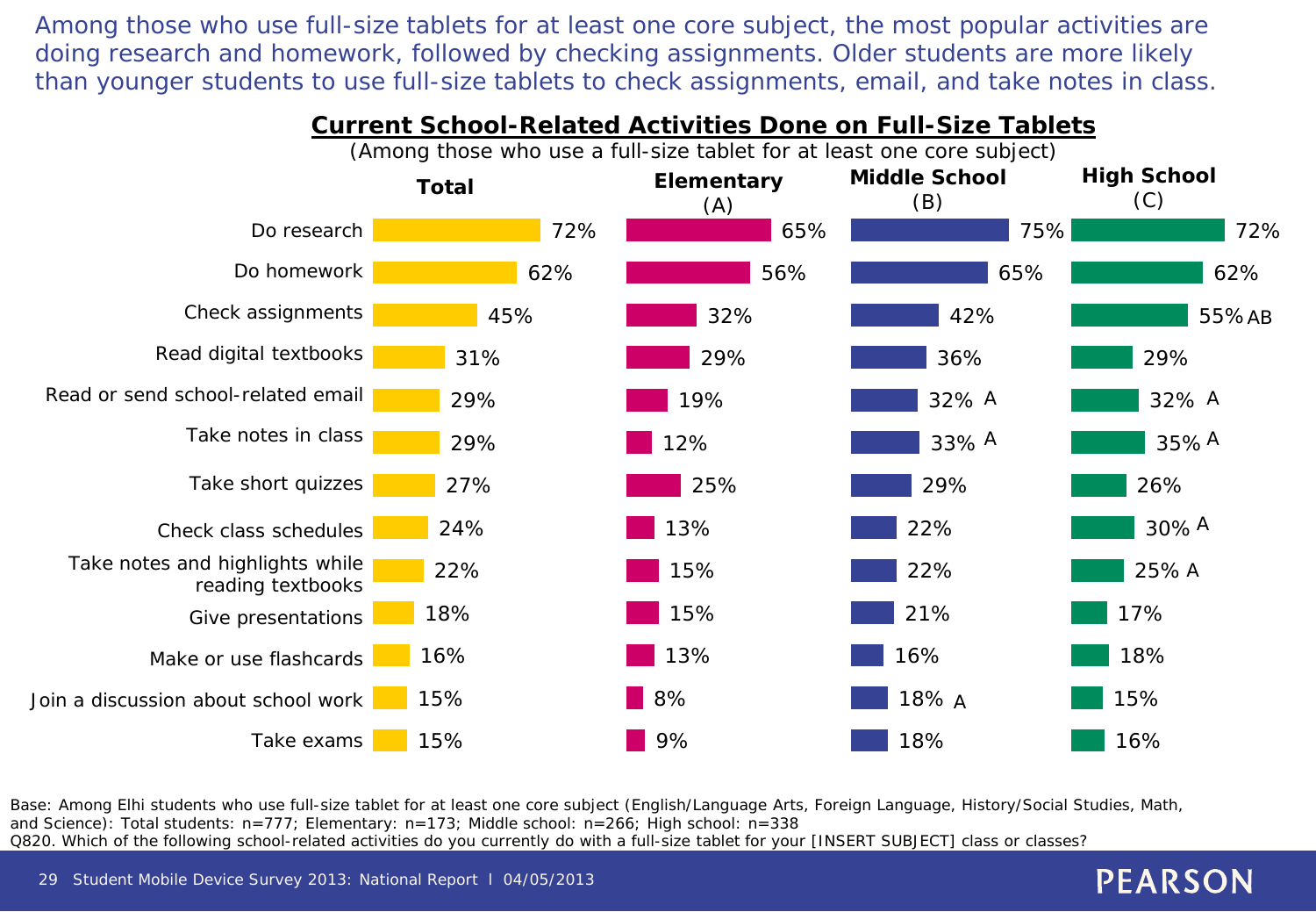Similar to those who use full-size tablets for core subjects, doing research and homework are the top activities done on small tablets among those who use those devices. Older students are more likely to use small tablets to check assignments, take notes, and check schedules.



### **Current School-Related Activities Done on Small Tablets**

Base: Among Elhi students who use small tablet for at least one core subject (English/Language Arts, Foreign Language, History/Social Studies, Math, and Science): Total students: n=631; Elementary: n=158; Middle school: n=238; High school: n=235 Q830. Which of the following school-related activities do you currently do with a small tablet for your [INSERT SUBJECT] class or classes?

30 Student Mobile Device Survey 2013: National Report l 04/05/2013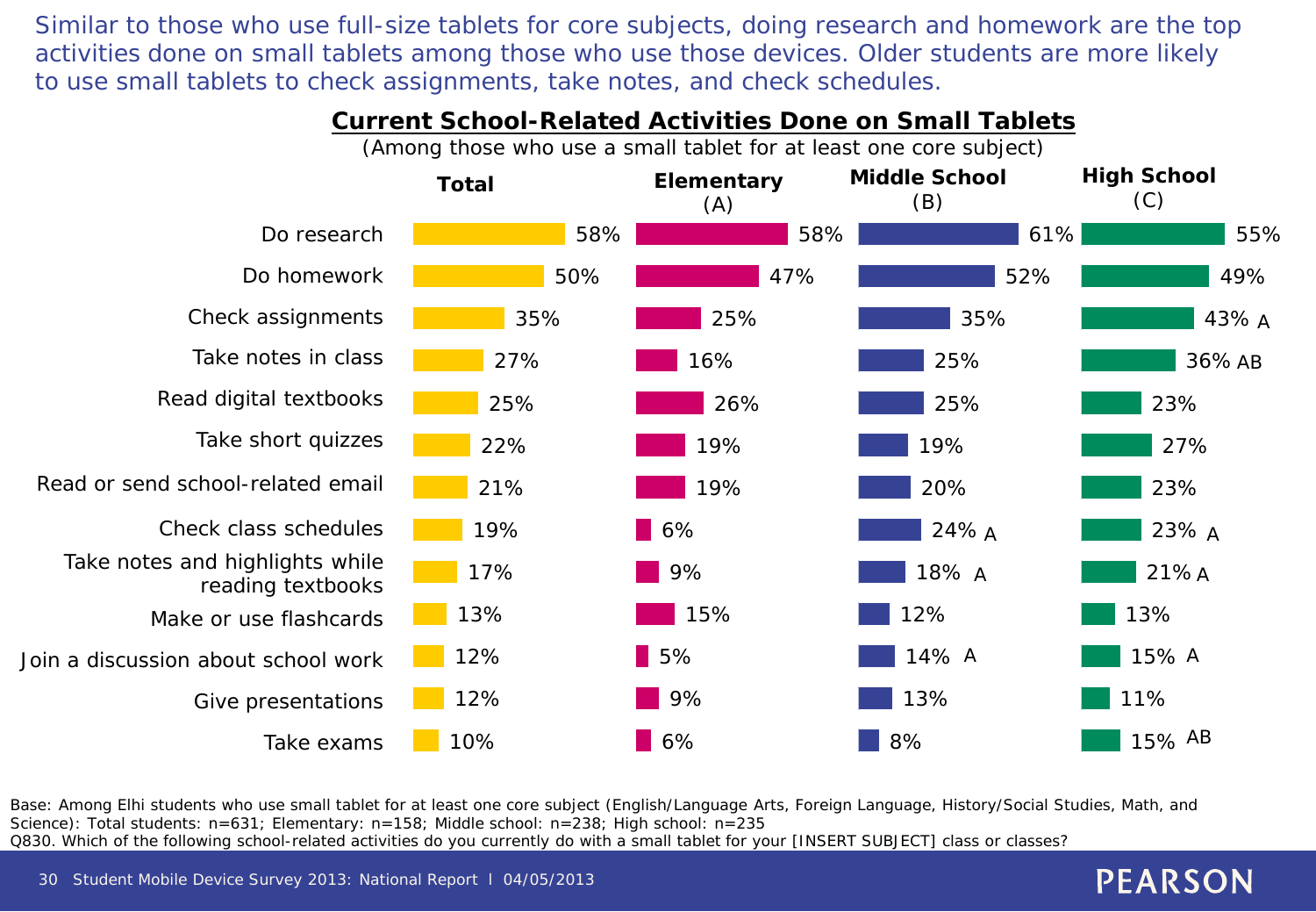The activities that students most want to do on a full-size tablet are doing research and homework. High school students are more likely to envision using tablets for checking class schedules and sending emails.



Base: Total students: n=2350; Elementary: n=500; Middle school: n=750; High school: n=1100

Q905. Which of the following school-related activities would you like to do with a full-size tablet for your schoolwork, even if you are not able to do them this school year?

31 Student Mobile Device Survey 2013: National Report l 04/05/2013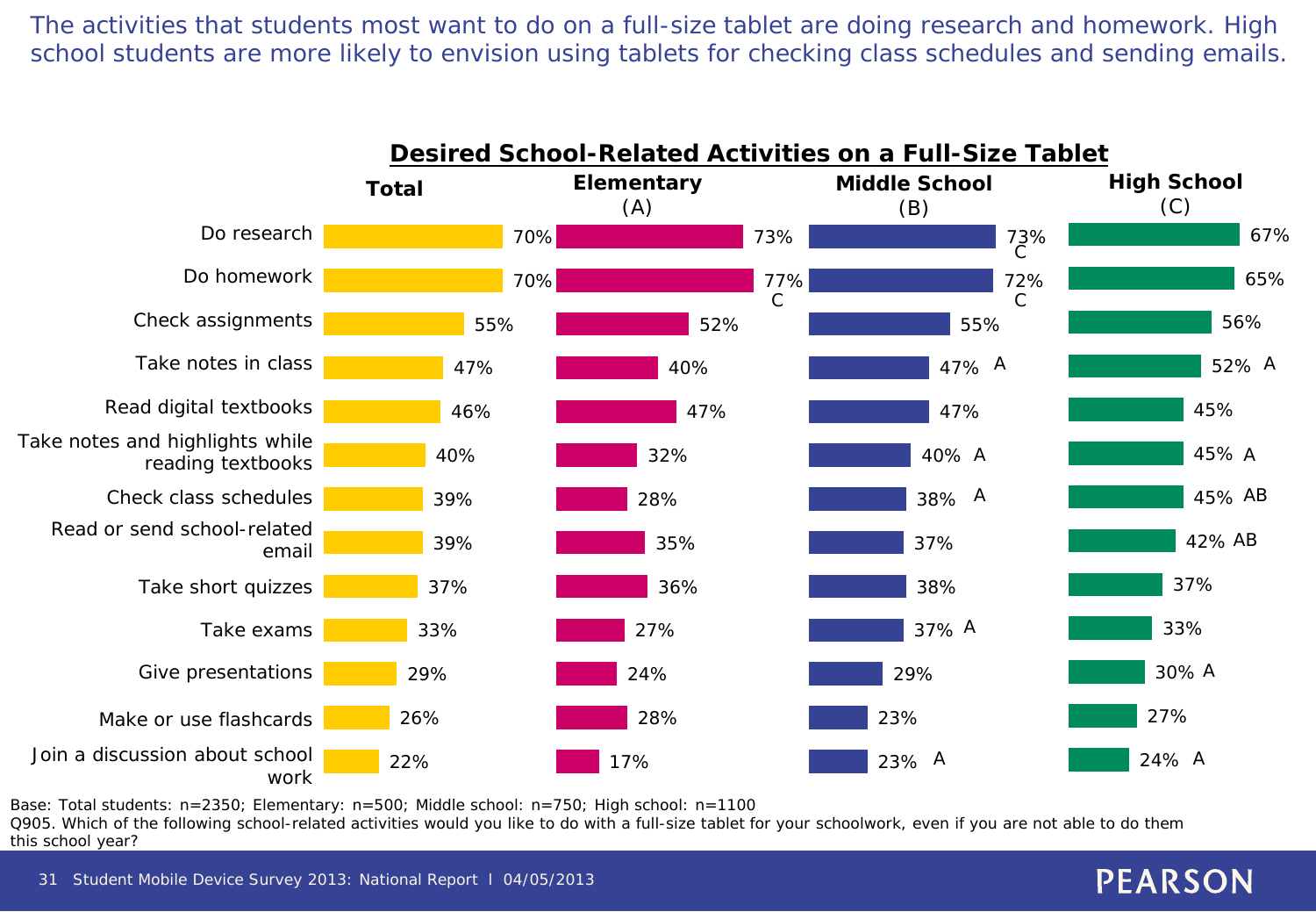The top activities that students would like to do on a small tablet are doing research and homework. Elementary school students are more likely than older students to want to do homework on a small tablet. Elementary and middle school students are also more likely than high school students to want to read digital textbooks on a small tablet.



Base: Total students: n=2350; Elementary: n=500; Middle school: n=750; High school: n=1100

Q910. Which of the following school-related activities would you like to do with a small tablet for your schoolwork, even if you are not able to do them this school year?

32 Student Mobile Device Survey 2013: National Report l 04/05/2013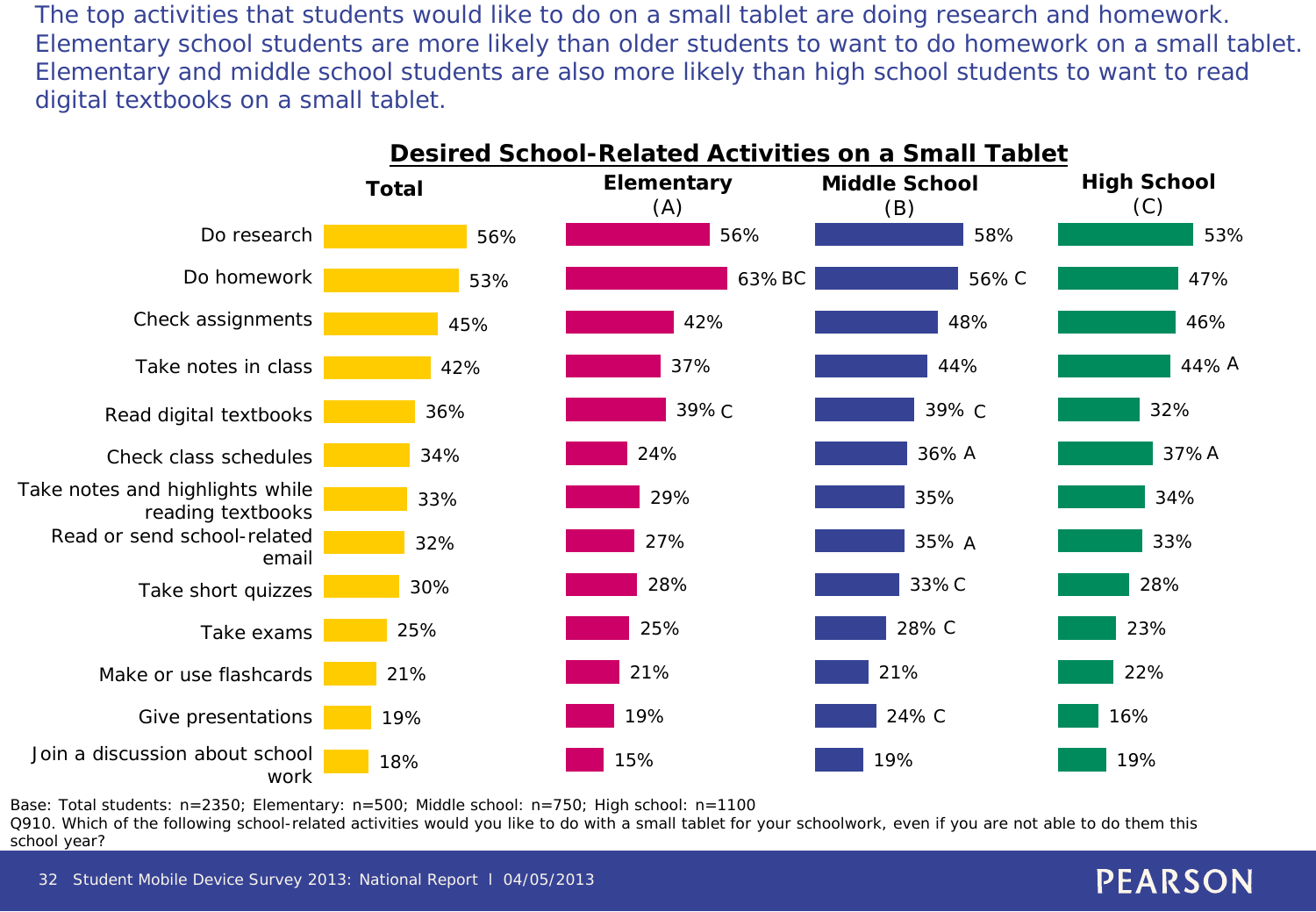Students prefer full-size tablets over small tablets for doing homework, doing research, checking assignments, reading digital textbooks, and giving presentations, among other activities.



Base: Total students n=2350

Q905. Which of the following school-related activities would you like to do with a full-size tablet for your schoolwork, even if you are not able to do them this school year?

Q910. Which of the following school-related activities would you like to do with a small tablet for your schoolwork, even if you are not able to do them this school year?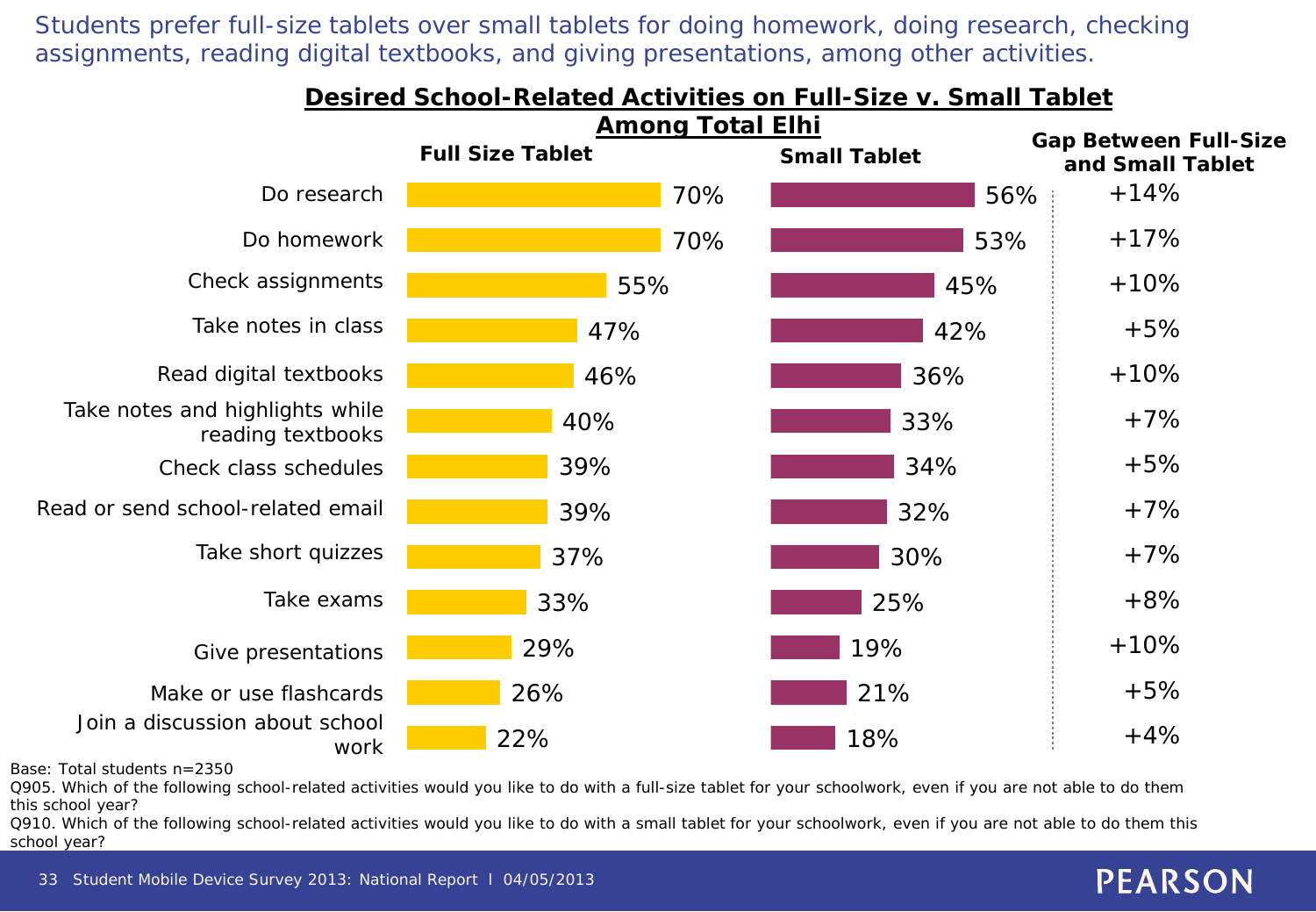### **Gap Score Analysis on Desired and Current Usage of Mobile Devices for School-related Activities**

- The following three slides show the gap score differences between desired usage and current usage of fullsize tablets, small tablets, and smartphones for school-related activities.
- How the scores were calculated: The percentages found in earlier slides of the various school-related activities that students who use a mobile device for at least one core class currently do on their device were re-based from the subset of **current users** to **total students**. This was done to obtain the percentages of **all** students who currently do these school-related activities on a mobile device. The re-based percentages were then subtracted from the percentages of **all** students who say that they would *like* to use a mobile device for the same activities, even if they aren't able to do so currently.
	- For example: Among the Elhi students who use a full-size tablet for school work in a core class, 62% of them currently use a full-size tablet tablet to do homework. When this percentage is rebased to be among total students, the percentage becomes 20%, meaning 20% of *all* Elhi students are currently using a full-size tablet to do homework (current usage). Additionally, 70% of *all* Elhi students say that they would *like* to use full-size tablets to do homework (desired usage). Therefore, the percentage point difference between desired and current usage of a full-size tablet to do homework among all Elhi students is 50, which is the gap score.

|             | <b>Current Usage</b>         |                               | <b>Desired Usage</b>          | <b>Gap Score</b>                                        |  |  |
|-------------|------------------------------|-------------------------------|-------------------------------|---------------------------------------------------------|--|--|
|             | % of Current<br><b>Users</b> | % of Total<br><b>Students</b> | % of Total<br><b>Students</b> | % Point Difference between<br>Desired and Current Usage |  |  |
| Do homework | 62%                          | 20%                           | 70%                           | 50 (70%-20%)                                            |  |  |

- How to read the tables: The gap scores between desired and current usage are displayed in the tables. The magnitude of the differences are represented by the shade of the color in the cells, with dark green being a larger difference and light yellow being a smaller difference.
- Gap scores are shown on the total 4<sup>th</sup>-12<sup>th</sup> grade population, school level, gender, and race/ethnicity.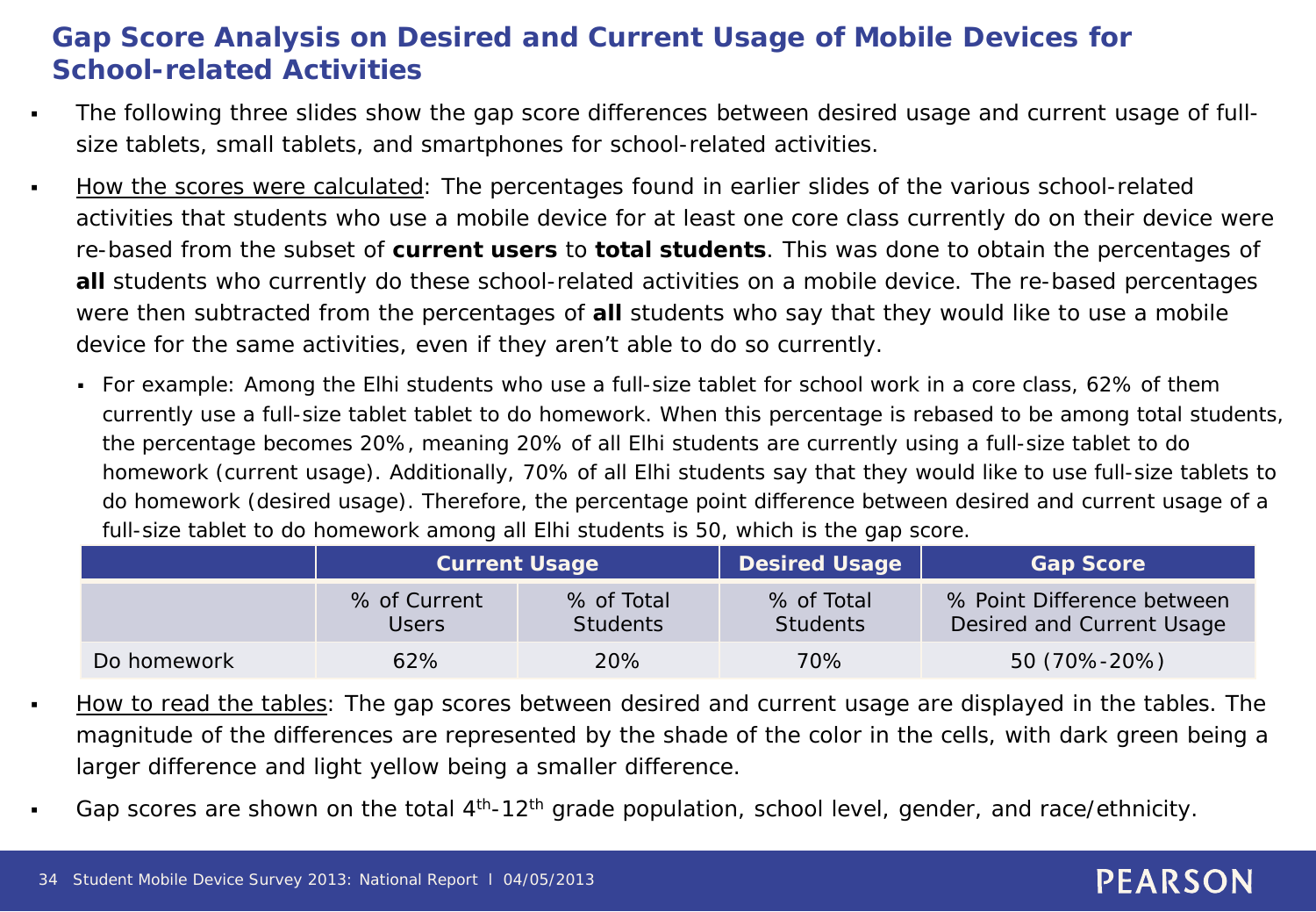### The biggest gaps among students in current and desired usage of full-size tablets is in doing homework and research.

### **Gap Scores on Desired vs. Current School-Related Activities on a Full-Size Tablet**

Percentage point differences between desired and current usage (Desired % - Current %)

|                                                      |              | <b>School Level</b> |                         |                       | <b>Gender</b> |       | Race/Ethnicity  |              |                 |
|------------------------------------------------------|--------------|---------------------|-------------------------|-----------------------|---------------|-------|-----------------|--------------|-----------------|
|                                                      | <b>Total</b> | Elemen-<br>tary     | <b>Middle</b><br>School | <b>High</b><br>School | <b>Boys</b>   | Girls | White/<br>Other | <b>Black</b> | <b>Hispanic</b> |
| Base:                                                | 2350         | 500                 | 750                     | 1100                  | 1131          | 1219  | 1597            | 336          | 417             |
| Do homework                                          | 50           | 59                  | 49                      | 46                    | 48            | 51    | 52              | 46           | 46              |
| Do research                                          | 47           | 52                  | 47                      | 45                    | 45            | 49    | 49              | 42           | 43              |
| Check assignments                                    | 40           | 42                  | 40                      | 39                    | 37            | 44    | 41              | 40           | 37              |
| Take notes in class                                  | 38           | 36                  | 35                      | 41                    | 35            | 41    | 39              | 35           | 36              |
| Read digital textbooks                               | 36           | 38                  | 34                      | 36                    | 35            | 37    | 37              | 30           | 35              |
| Take notes and highlights<br>while reading textbooks | 33           | 27                  | 32                      | 37                    | 28            | 38    | 35              | 31           | 30              |
| Check class schedules                                | 31           | 24                  | 30                      | 36                    | 27            | 34    | 32              | 27           | 31              |
| Read or send school-related<br>email                 | 30           | 29                  | 26                      | 32                    | 28            | 29    | 31              | 25           | 28              |
| Take short quizzes                                   | 28           | 28                  | 28                      | 29                    | 27            | 30    | 30              | 21           | 26              |
| Take exams                                           | 28           | 24                  | 31                      | 28                    | 27            | 29    | 29              | 23           | 28              |
| Give presentations                                   | 23           | 19                  | 22                      | 25                    | 22            | 24    | 24              | 19           | 20              |
| Make or use flashcards                               | 21           | 24                  | 17                      | 21                    | 16            | 26    | 21              | 19           | 20              |
| Join a discussion about<br>school work               | 17           | 14                  | 17                      | 19                    | 15            | 20    | 18              | 19           | 16              |

Q820. Which of the following school-related activities do you currently do with a full-size tablet for your [INSERT SUBJECT] class or classes? Combined data for English/Language Arts, Foreign Language, History/Social Studies, Math, and Science classes. Rebased on total.

Q905. Which of the following school-related activities would you like to do with a full-size tablet for your schoolwork, even if you are not able to do them this school year?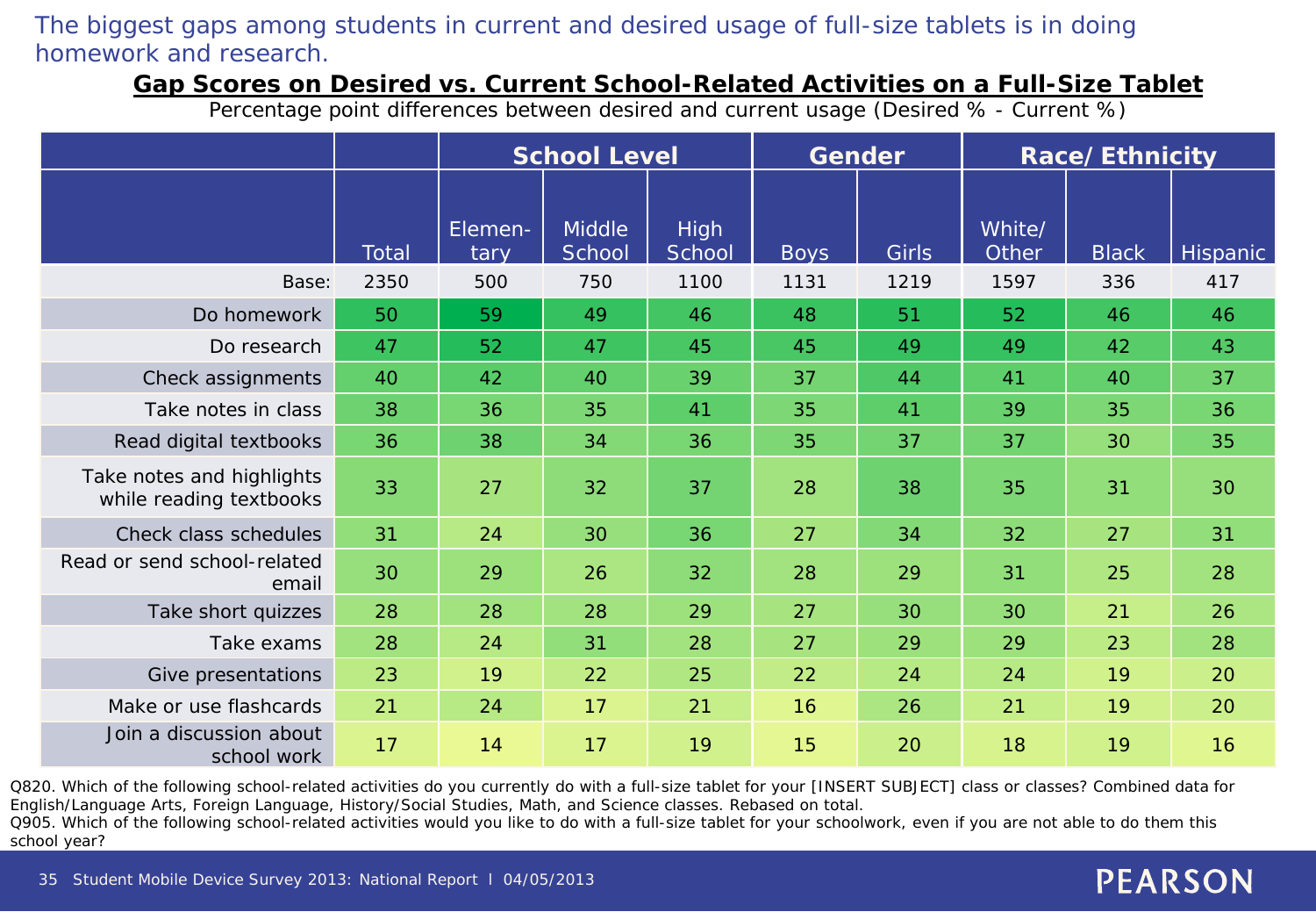### Similar to full-size tablets, the biggest gaps in current and desired usage of small tablets is in doing homework and research, although the differences are to a smaller extent.

#### **Gap Scores on Desired vs. Current School-Related Activities on a Small Tablet**

Percentage point differences between desired and current usage (Desired % - Current %)

|                                                      |       | <b>School Level</b> |                         |                       | <b>Gender</b> |       |                 | Race/Ethnicity |                 |
|------------------------------------------------------|-------|---------------------|-------------------------|-----------------------|---------------|-------|-----------------|----------------|-----------------|
|                                                      | Total | Elemen-<br>tary     | <b>Middle</b><br>School | <b>High</b><br>School | <b>Boys</b>   | Girls | White/<br>Other | <b>Black</b>   | <b>Hispanic</b> |
| Base:                                                | 2350  | 500                 | 750                     | 1100                  | 1131          | 1219  | 1597            | 336            | 417             |
| Do research                                          | 39    | 36                  | 39                      | 40                    | 39            | 40    | 42              | 32             | 35              |
| Do homework                                          | 39    | 47                  | 40                      | 36                    | 40            | 38    | 41              | 35             | 35              |
| Check assignments                                    | 35    | 33                  | 37                      | 36                    | 34            | 37    | 37              | 33             | 30              |
| Take notes in class                                  | 34    | 32                  | 36                      | 36                    | 33            | 35    | 36              | 31             | 33              |
| Read digital textbooks                               | 29    | 30                  | 31                      | 27                    | 26            | 32    | 32              | 27             | 18              |
| Check class schedules                                | 29    | 22                  | 28                      | 32                    | 26            | 31    | 30              | 27             | 22              |
| Take notes and highlights<br>while reading textbooks | 28    | 26                  | 29                      | 29                    | 27            | 31    | 29              | 25             | 27              |
| Read or send school-<br>related email                | 26    | 21                  | 29                      | 28                    | 25            | 28    | 28              | 22             | 24              |
| Take short quizzes                                   | 24    | 22                  | 27                      | 22                    | 25            | 22    | 26              | 16             | 19              |
| Take exams                                           | 22    | 23                  | 25                      | 19                    | 21            | 23    | 22              | 24             | 19              |
| Make or use flashcards                               | 17    | 16                  | 17                      | 19                    | 17            | 18    | 18              | 16             | 16              |
| Give presentations                                   | 16    | 16                  | 20                      | 13                    | 15            | 17    | 16              | 15             | 15              |
| Join a discussion about<br>school work               | 15    | 13                  | 15                      | 15                    | 13            | 16    | 15              | 19             | 11              |

Q830. Which of the following school-related activities do you currently do with a small tablet for your [INSERT SUBJECT] class or classes? Combined data for English/Language Arts, Foreign Language, History/Social Studies, Math, and Science classes. Rebased on total.

Q910. Which of the following school-related activities would you like to do with a small tablet for your schoolwork, even if you are not able to do them this school year?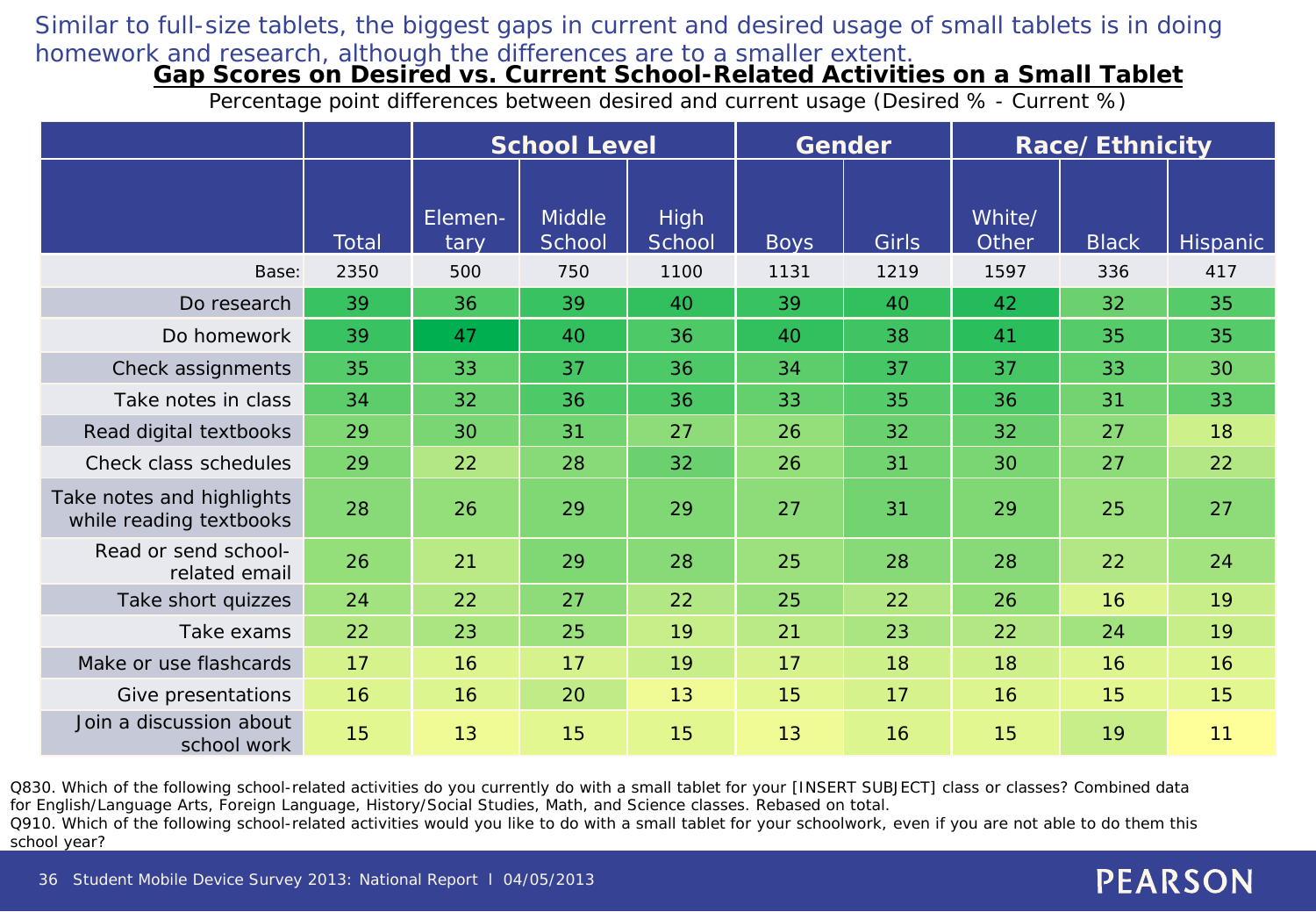# **APPENDIX**



37 Student Mobile Device Survey 2013: National Report l 04/05/2013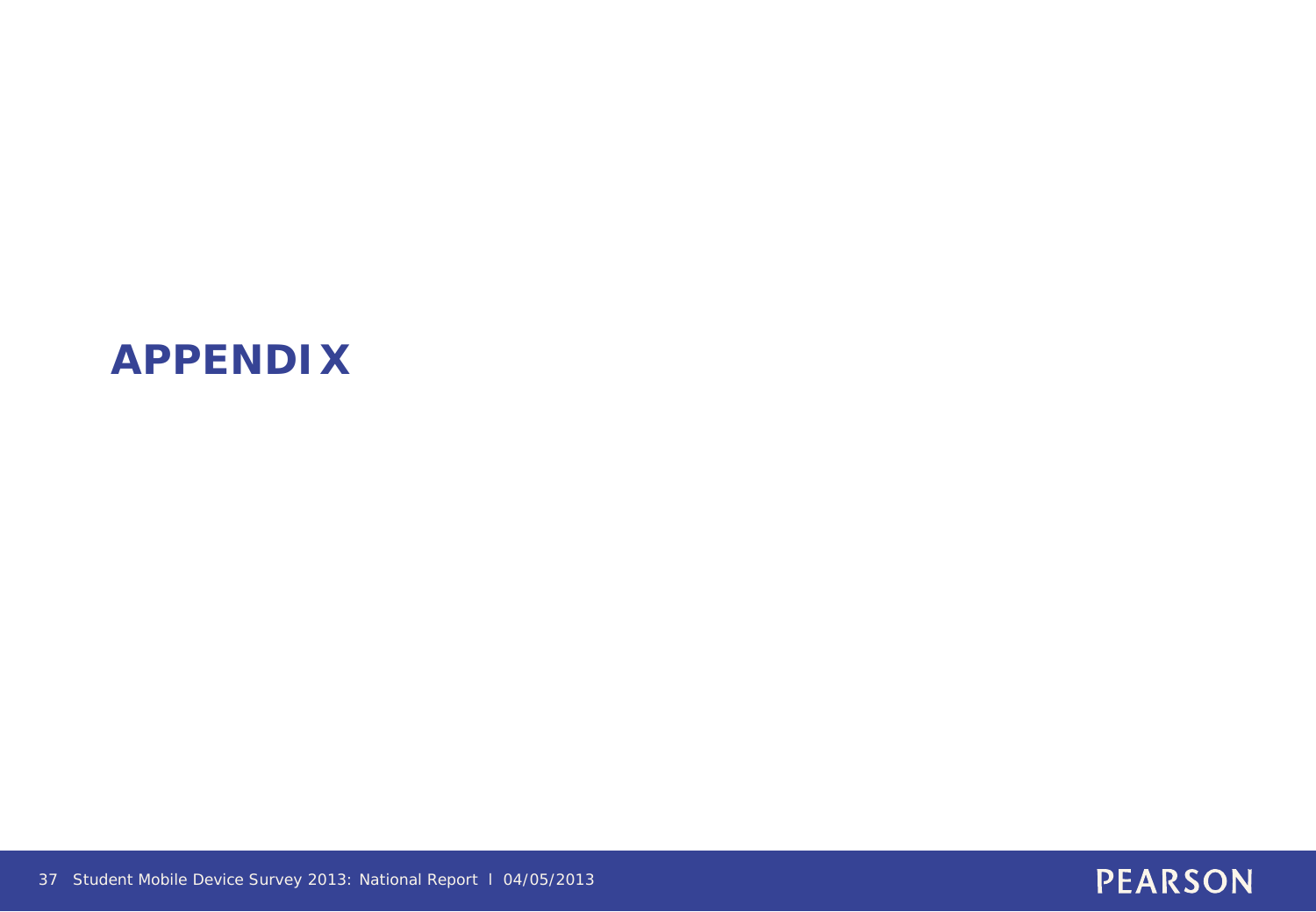# **Demographic Profile**

|                                                                    | <b>Total</b><br><b>Elhi</b> | <b>Elementary</b><br>(A) | <b>Middle</b><br><b>School</b><br>(B) | <b>High School</b><br>(C) | <b>Elhi Tablet</b><br><b>Owners</b><br>(D) | <b>Elhi Tablet</b><br><b>Non-Owners</b><br>(E) |
|--------------------------------------------------------------------|-----------------------------|--------------------------|---------------------------------------|---------------------------|--------------------------------------------|------------------------------------------------|
| Base:                                                              | 2350                        | 500                      | 750                                   | 1100                      | 712                                        | 1638                                           |
| Gender                                                             |                             |                          |                                       |                           |                                            |                                                |
| Male                                                               | 51%                         | 51%                      | 52%                                   | 50%                       | 52%                                        | 51%                                            |
| Female                                                             | 49%                         | 49%                      | 48%                                   | 50%                       | 48%                                        | 49%                                            |
| Grade                                                              |                             |                          |                                       |                           |                                            |                                                |
| 4th-5th grade                                                      | 21%                         | 100%                     | $\overline{a}$                        | $\overline{\phantom{a}}$  | 24%                                        | 20%                                            |
| 6th-8th grade                                                      | 35%                         |                          | 100%                                  |                           | 38%                                        | 34%                                            |
| 9th-12th grade                                                     | 44%                         |                          |                                       | 100%                      | 38%                                        | 47%                                            |
| Race/Ethnicity                                                     |                             |                          |                                       |                           |                                            |                                                |
| White                                                              | 61%                         | 62%                      | 59%                                   | 62%                       | 58%                                        | 62%                                            |
| <b>Black/African American</b>                                      | 15%                         | 14%                      | 16%                                   | 15%                       | 13%                                        | 15%                                            |
| Hispanic                                                           | 16%                         | 18%                      | 17%                                   | 15%                       | 19%E                                       | 15%                                            |
| Other                                                              | 7%                          | 6%                       | 8%                                    | 7%                        | 8%                                         | 7%                                             |
| <b>Highest Level of Parental</b><br>Education                      |                             |                          |                                       |                           |                                            |                                                |
| High school or less                                                | 25%                         | 20%                      | 28%A                                  | 25%                       | 21%                                        | 27% <sup>D</sup>                               |
| Some college/Associate<br>degree/Job training after high<br>school | 40%                         | 43%                      | 37%                                   | 40%                       | 38%                                        | 40%                                            |
| College degree                                                     | 22%                         | 22%                      | 22%                                   | 22%                       | 25%E                                       | 20%                                            |
| Some graduate school/Graduate<br>degree                            | 13%                         | 15%                      | 13%                                   | 13%                       | 16%E                                       | 12%                                            |

Letters indicate significant differences at the 95% confidence level.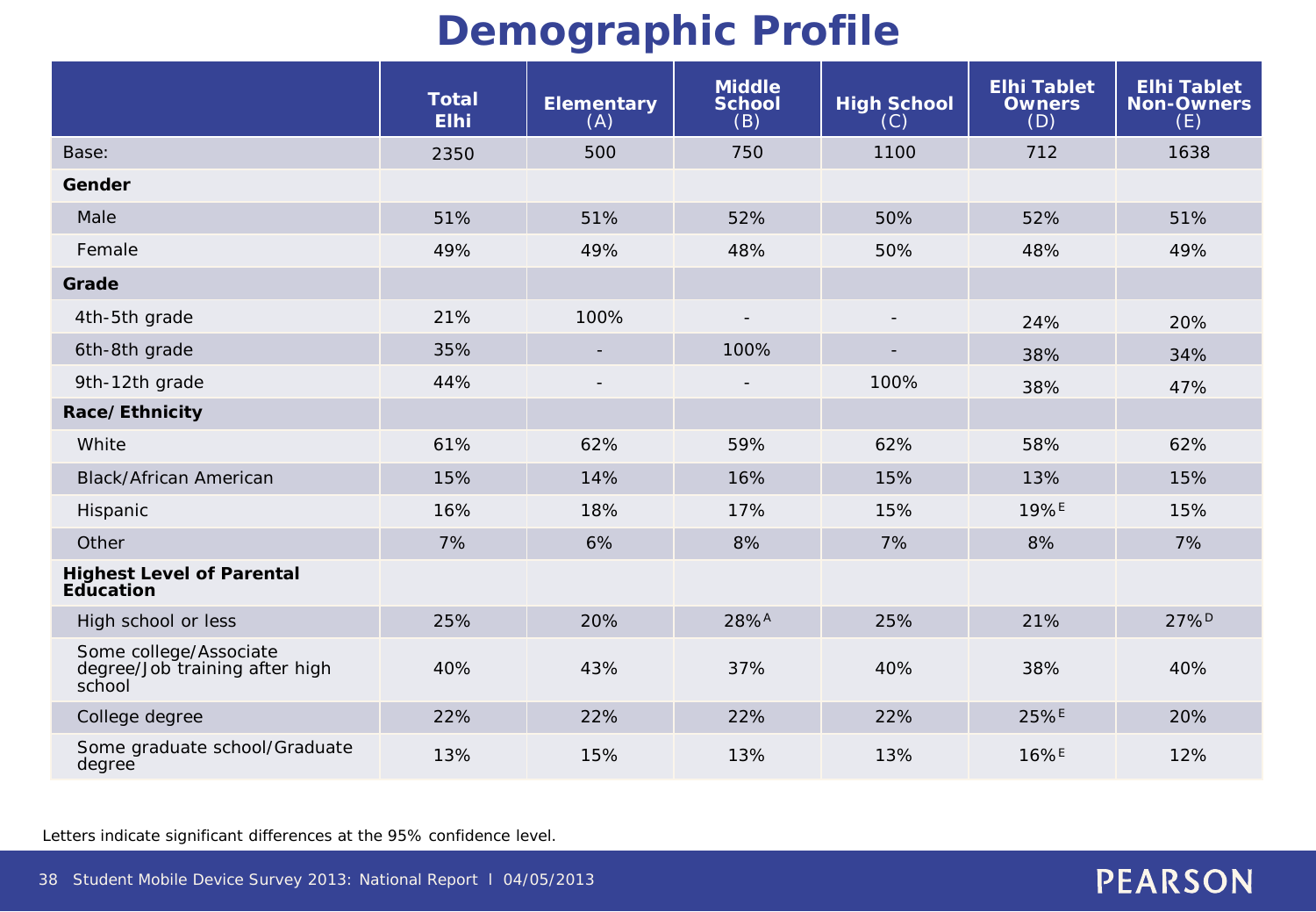# **Demographic Profile (continued)**

|                                   | <b>Total</b><br><b>Elhi</b> | <b>Elementary</b><br>(A) | <b>Middle School</b><br>(B) | <b>High School</b><br>(C) | <b>Elhi Tablet</b><br><b>Owners</b><br>(D) | <b>Elhi Tablet</b><br><b>Non-Owners</b><br>(E) |
|-----------------------------------|-----------------------------|--------------------------|-----------------------------|---------------------------|--------------------------------------------|------------------------------------------------|
| Base:                             | 2350                        | 500                      | 750                         | 1100                      | 712                                        | 1638                                           |
| <b>School Type</b>                |                             |                          |                             |                           |                                            |                                                |
| Public school                     | 88%                         | 88%                      | 86%                         | 89%                       | 88%                                        | 88%                                            |
| Private or parochial school       | 8%                          | 8%                       | 9%                          | 7%                        | 8%                                         | 7%                                             |
| Home-schooled                     | 4%                          | 4%                       | 4%                          | 4%                        | 4%                                         | 5%                                             |
| <b>School Location</b>            |                             |                          |                             |                           |                                            |                                                |
| Urban                             | 34%                         | 33%                      | 36%                         | 32%                       | 32%                                        | 35%                                            |
| Suburban                          | 38%                         | 42%                      | 38%                         | 37%                       | $43\%$ <sup>E</sup>                        | 37%                                            |
| Rural                             | 28%                         | 25%                      | 25%                         | 31%AB                     | 25%                                        | 29%                                            |
| <b>Type of Classes</b>            |                             |                          |                             |                           |                                            |                                                |
| Taking an online course this year | 13%                         | $\overline{\phantom{0}}$ | 11%                         | $16\%$ <sup>B</sup>       | $18\%$ <sup>E</sup>                        | 12%                                            |
| Took an online course in the past | 14%                         | $\overline{\phantom{a}}$ | 9%                          | 17% <sup>B</sup>          | 19%E                                       | 12%                                            |
| Never took an online course       | 76%                         | $\overline{\phantom{0}}$ | 82% <sup>c</sup>            | 72%                       | 69%                                        | 79% <sup>D</sup>                               |

Letters indicate significant differences at the 95% confidence level.